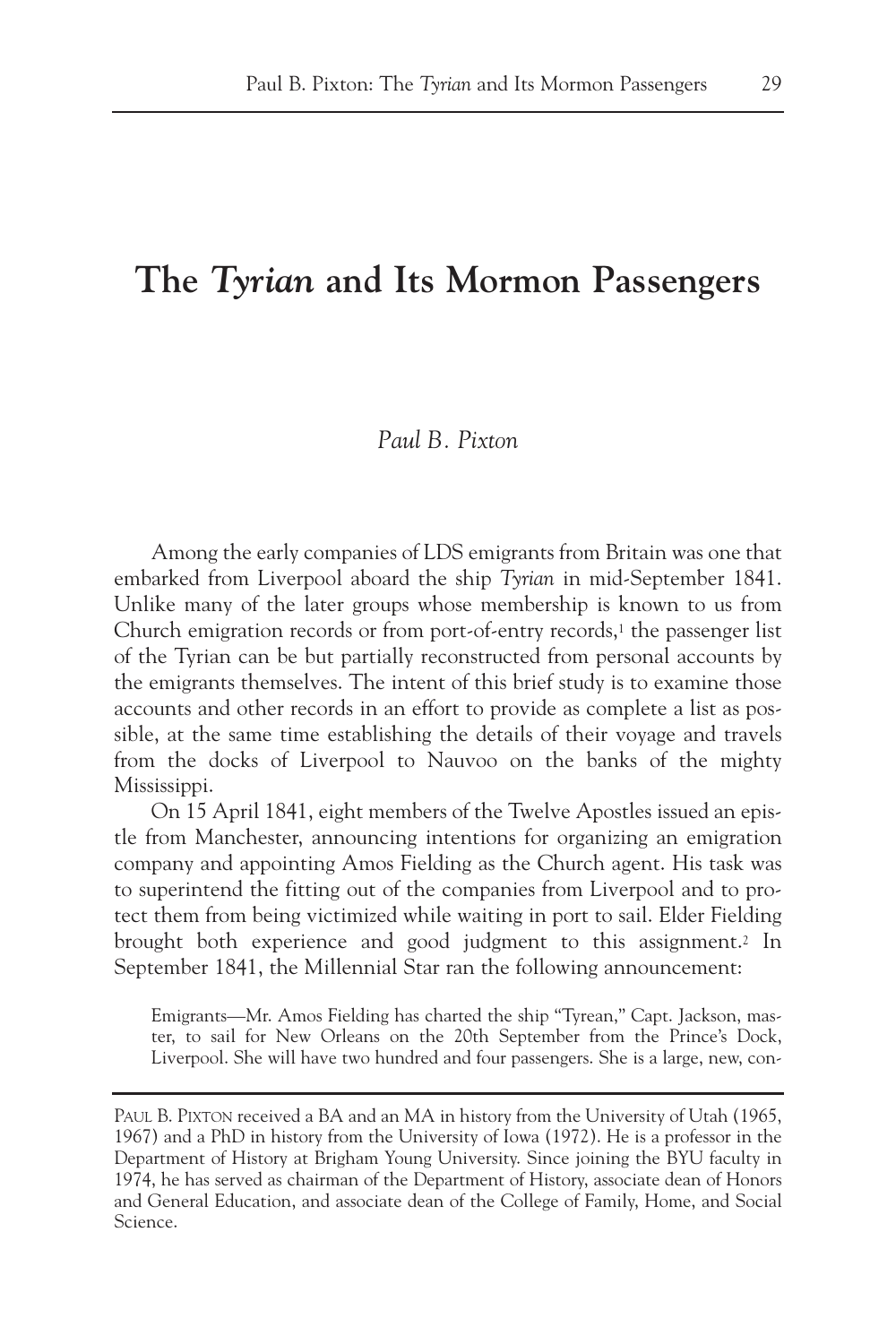venient ship, and well calculated for comfort, speed, and safety. Passengers should be all on board by the 18th Sept. N.B.—

By the present plan of emigration entered by the Saints, from £1.10s to £2 will be saved on each passenger in the price of the passage and provisions to New Orleans, and some more saved in going up the river from New Orleans to Nauvoo. The Saints and others who wish to avail themselves of this advantage should apply to A. Fielding, No. 1 Grenville-street, Liverpool, or to P. P. Pratt, Star Office, Manchester, some weeks beforehand, or at least ten days before the time of sailing of each vessel. If needed, another vessel will be chartered in the forepart of October. We are now ready to receive names and money for the same. Pratt and Fielding, Agents.3

It was estimated that by chartering an entire ship, the company could save almost \$600.4

The *Tyrian*, built by Samuel Dyer at Portland, Maine, in 1841, was listed at 511 tons, measuring 129' x 30' x 15', with three masts and two decks. It carried a crew of nineteen under the captaincy of D. Jackson. It was the eleventh ship to sail from England with Mormon emigrants aboard.5 News of this chartered vessel spread among the Saints, and many of them began to make preparations for their departure.

Some general details about the group are contained in a letter written by Elder Parley P. Pratt under the date of 12 September 1841:

[I]n a few hours I shall be in the Hall with some five hundred saints and friends, many of whom will never see it again; for on next week Monday, the ship Tyrean will sail from Liverpool for New Orleans with 204 passengers bound for Nauvoo. Near one half of these are from Manchester and vicinity, and are our old friends here; but their places are fast filling up with new converts: thus you see our mission is of a nature calculated to subject us to important changes, and scenes continually varying. . . .

Dear brethren, we feel extremely anxious to do something for the temple, but at present the money is all swallowed up in emigration; a few of those who come over in the Tyrean will have a little money, and perhaps they will do some little for the temple; but it will take what they have to provide them a home; indeed many of them will land without a shilling. The distress is such in this country that the saints will go to Zion whether they carry any thing with them or not. They had rather be slaves in America than to starve in this country. I cannot keep them back, – go they will, and go they must, or perish: many respectable people are seeking a passage with us, who are not saints, as yet.

I have obtained a few dollars for the temple, from two or three individuals, and am in hopes to add something to it, before the sailing of the "Tyrean."6

While non-specific as to individual emigrants, these details give a fairly good picture of the economic circumstances of the majority of the departing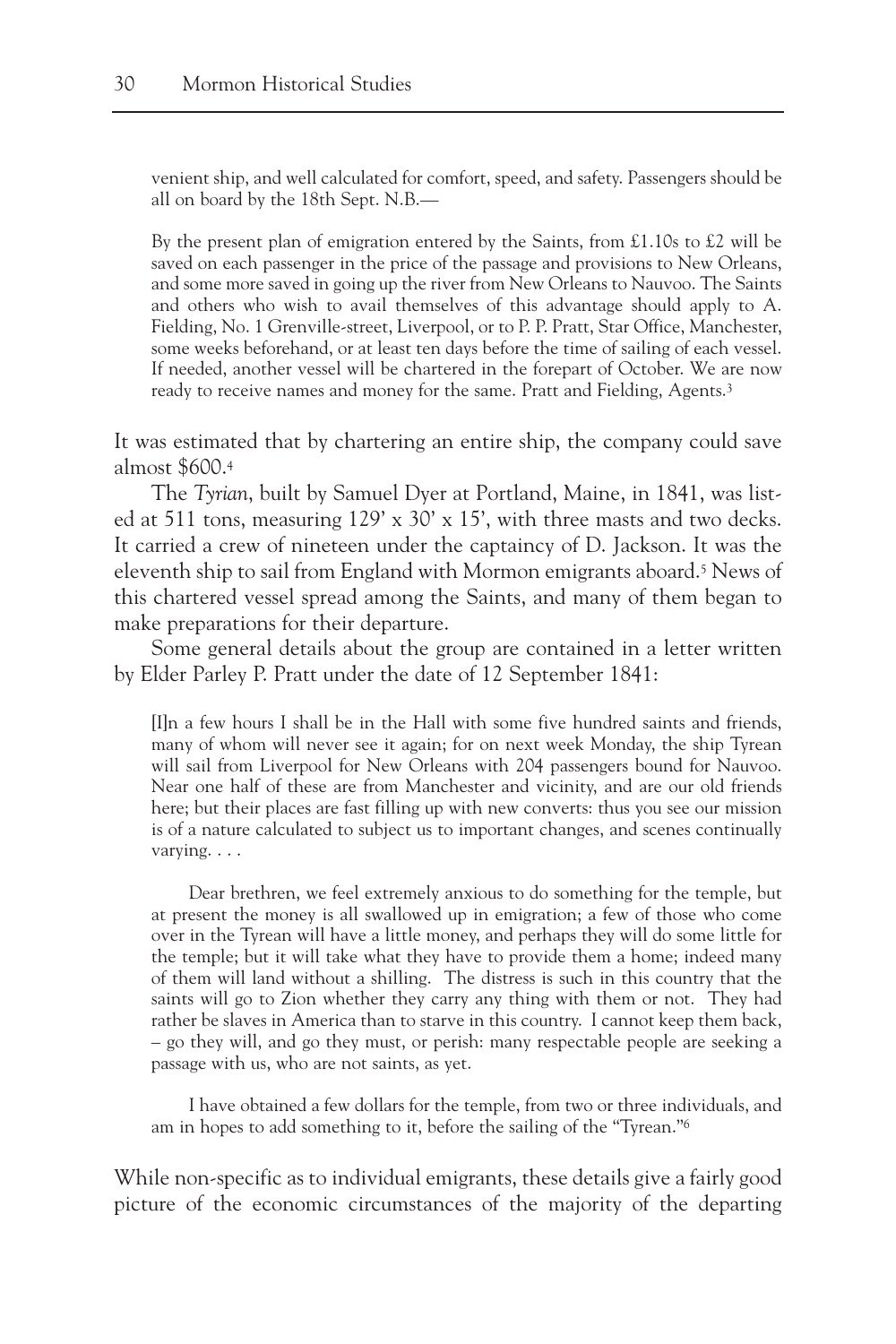Saints.

Among those "who are not saints, as yet," as noted by Pratt, was a twentytwo-year-old Mancumian, or native of Manchester, named Robert Pixton whose firsthand account allows us to get some sense of the motivation and expectations of the larger group: "About this time I learned that Joseph Bateman family were going to America and I made up my mind to go with them. I spoke to my wife about it and she was willing I should go and leave her behind until I could send for her as we had not sufficient means for both to go. This was quite a trial for us but I felt satisfied that it would be for the best."7

Robert Pixton's familiarity with the Batemans dated back to at least the early 1830s when both families had



*Joseph Bateman. Photograph courtesy of International Daughters of Utah Pioneers.*

resided in Crookell Street in the Salford area of Manchester. When Robert's own mother died about 1836, his father gave up housekeeping and went to live with a daughter. Robert, in turn, took up lodging with the Batemans. Having established a solid relationship with them, he followed their lead in leaving his ancestral home for the challenges and opportunities of America.

Much has been written about conditions in Manchester at this time, and Robert Pixton's decision to emigrate was undoubtedly prompted by the message of Mormonism.8 To an earlier inquiry about their beliefs, Joseph Bateman had told Robert that Mormons believed "in a temporal and spiritual salvation." Clearly, the temporal salvation of his family was uppermost in Robert's mind, as he and his wife decided that he should go to America and send for the rest of his family as soon as he had the means to do so. Recalling his final days in England from the perspective of about 1869, Robert wrote:

I accordingly sent my passage money to Liverpool by J. Bateman and about the 20th of Sept. 1841 I put my box on board the Packet at New Bailey Bridge in charge of J. Bateman. I walked to Gudyers Mill on the river about 3 miles, my wife accompanying me part of the way. This was a sad parting but I was reconciled to go. The packet came along and I went aboard, and went to Runcorn, and from there took steam boat for Liverpool. Got on board the ship Terrian on the 21st of Sep. 1841 and next day, the 22nd, set sail. Mr. J. Bateman's family consisted of his wife,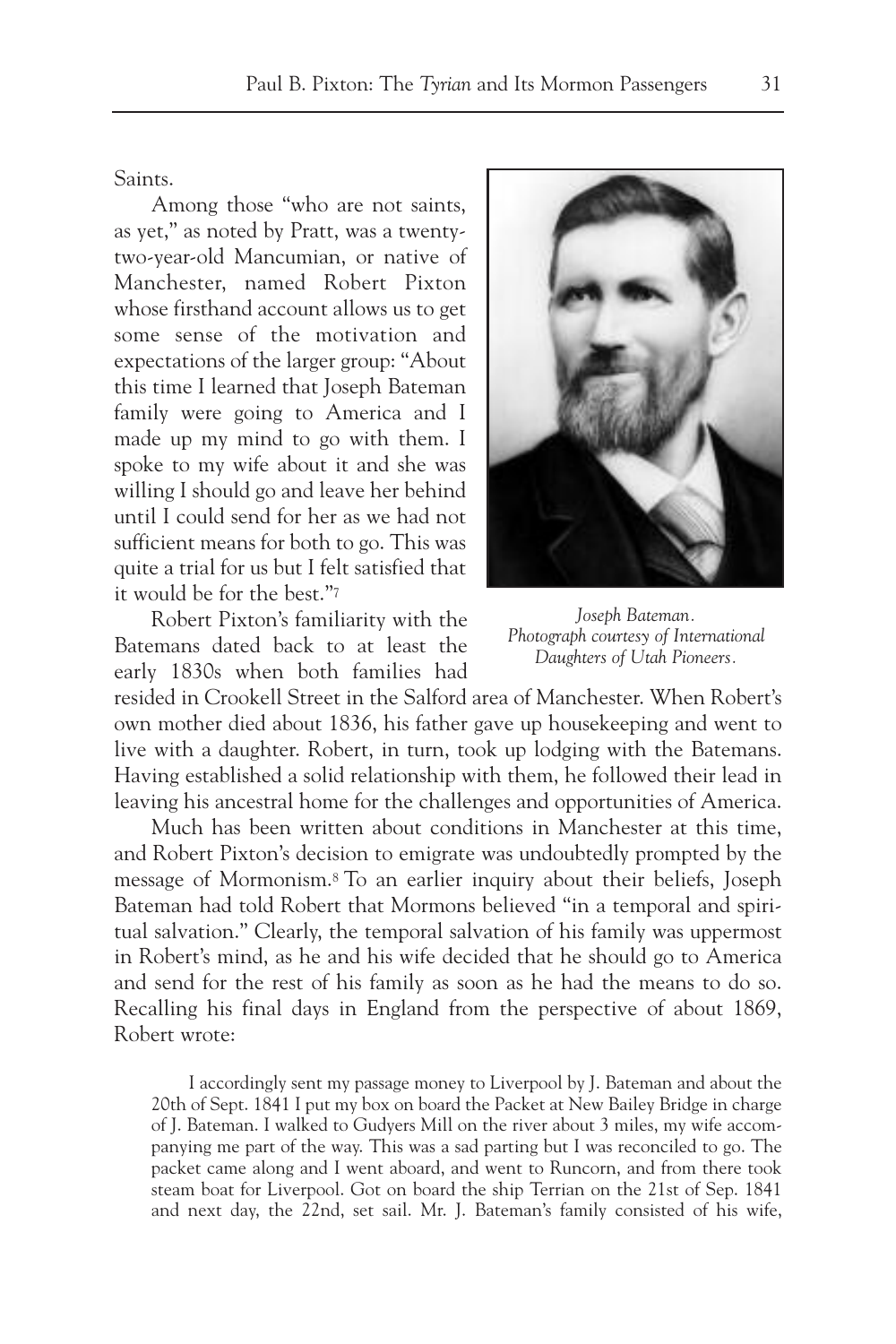Margaret and son, James and wife. Her name before marriage was Hannah Wilson; & children William, Mary and Margaret. We had a pleasant voyage of about 7 weeks crossing the ocean to New Orleans.9



*Robert Pixton. Photograph courtesy of Sheri E. Slaughter.*



*Elizabeth Cooper Pixton. Photograph courtesy of Sheri E. Slaughter.*

Robert's wife, Elizabeth Cooper Pixton, who was eight months pregnant at the time, remembered these events slightly differently in 1900, and she gives us a rather poignant picture of the one who remained behind:

On the 8th day of February 1840, my first baby, Charlotte, was born, and we got along very nicely until my husband got the American fever. He felt disposed to go to Canada, but being acquainted with Brother Bateman, he finally went with the Latter-day Saints, and sailed away on the 21st of September 1841. This was a sore trial for me and I lost my second baby, named George, a week after my husband left. I now took a situation as a wet nurse in a good family. I received seven dollars a week wages and a very comfortable home. I stayed there until October 21, 1843, when I left my native land to join my husband.10

Obviously, there were mixed emotions for both Robert and Elizabeth Pixton on this occasion—the excitement of setting out into the unknown with expectations that had been fueled by the sermons of the Mormon missionaries and fanned by the hope that America would deliver on its promise to the poor and downtrodden of other lands; there was at the same time the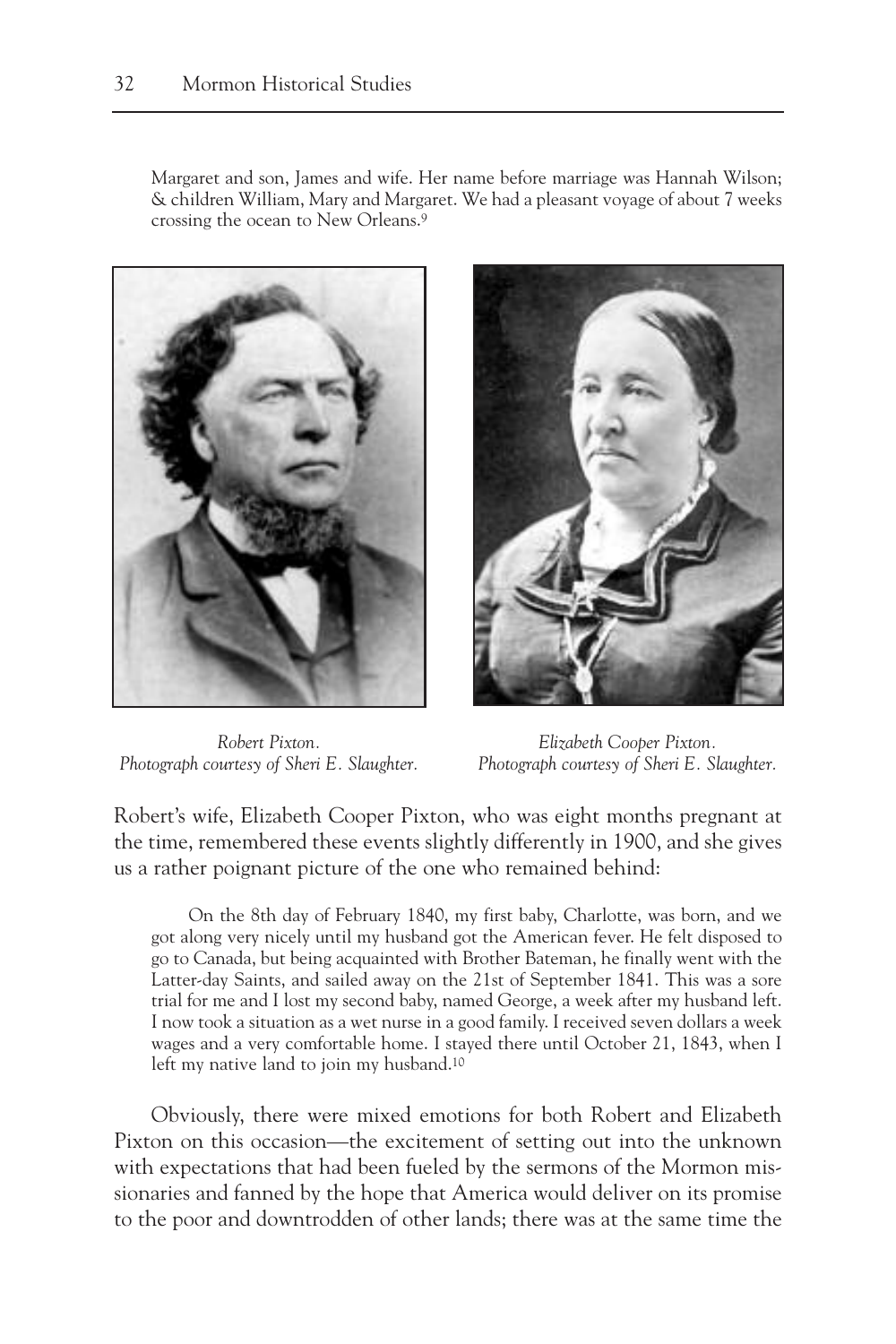wondering of how long it would be until this small family could be reunited. Two days after Robert's departure (on 23 September), Elizabeth gave birth to a son who died shortly thereafter. We can wonder whether the stress associated with Robert's departure induced premature labor, resulting in a weak infant. Robert must have been agonizingly torn between the need to be with his wife and the necessity of leaving when the ship was scheduled.

Another non-Mormon member of the *Tyrian* company was Richard Bentley, a twenty-one-year-old bachelor who was born at Great Aycliffe in County Durham. He too accompanied some Church members—in this case his sister, Margaret Bentley Sanders, and her husband, John. Bentley's account parallels that of Robert Pixton, giving some important details of the last-minute scurrying about that must have been experienced by many others as well:

I had been in Leeds a few months when I received a letter from my brother-inlaw, John Sanders, stating that he and my sister were going to America, and if I would go with them he would pay all my expenses, and urged me very strongly to accompany them. The ship was to sail on the 21 of September, 1841

I laid the matter before my brothers, and they were very much in favor of the proposition. . . . I wrote to my brother-in-law accepting his proposition and saying that I would arrive in Liverpool in time to sail on the 21st.

I straightway began to make preparations to leave my native land, and in due time packed my clothes chest, a large . . .. chest with a drawer under it (I have it now), and shipped it by freight train, directing it to the ship *Tyrean* in dock at Liverpool. This was a week before I started by passenger train.

The ship was advertised to sail at 1:00 p.m. on the 21st of September 1841. I arrived at Liverpool at 9:00 a.m. and made my way to the ship. I found my folks on board, and glad to see me. When I inquired for my luggage I was told that it had not come on board. This gave me a terrible fright as it was but a short time before the ship would start out. I immediately started for the railroad station.

When I got there it was a few minutes past 12:00 a.m. I ran all around the yard but could find no one in the office or yard to give me any information about my luggage. I began to search among the freight and lifting up a canvas cover near a door that lead to the street, found my chest. I had no time to consider what to do, but made up my mind to take it and go.

By doing so I knew I ran a desperate risk of being arrested. I passed through the door and looked around for the yard man but he was not in sight. A drayman was passing just then, so I called him and told him I wanted to take that chest to the dock.

He said all right, so we put it in his dray and started. I told him to drive as fast as possible as I wanted to go aboard a ship that was just starting out. He said he would get her at the gate of the dock. He was as good as his word. The ship was just going through the gate for bridge. We got the luggage aboard and I jumped on after it. It was with a thankful heart that I found myself safe in the ship.

I felt quite relieved when we were fairly out in the river, as I felt myself in danger of being arrested for taking freight out of a yard without it being delivered to me, but I always acknowledged the hand of the Lord in it. I suppose the yard man had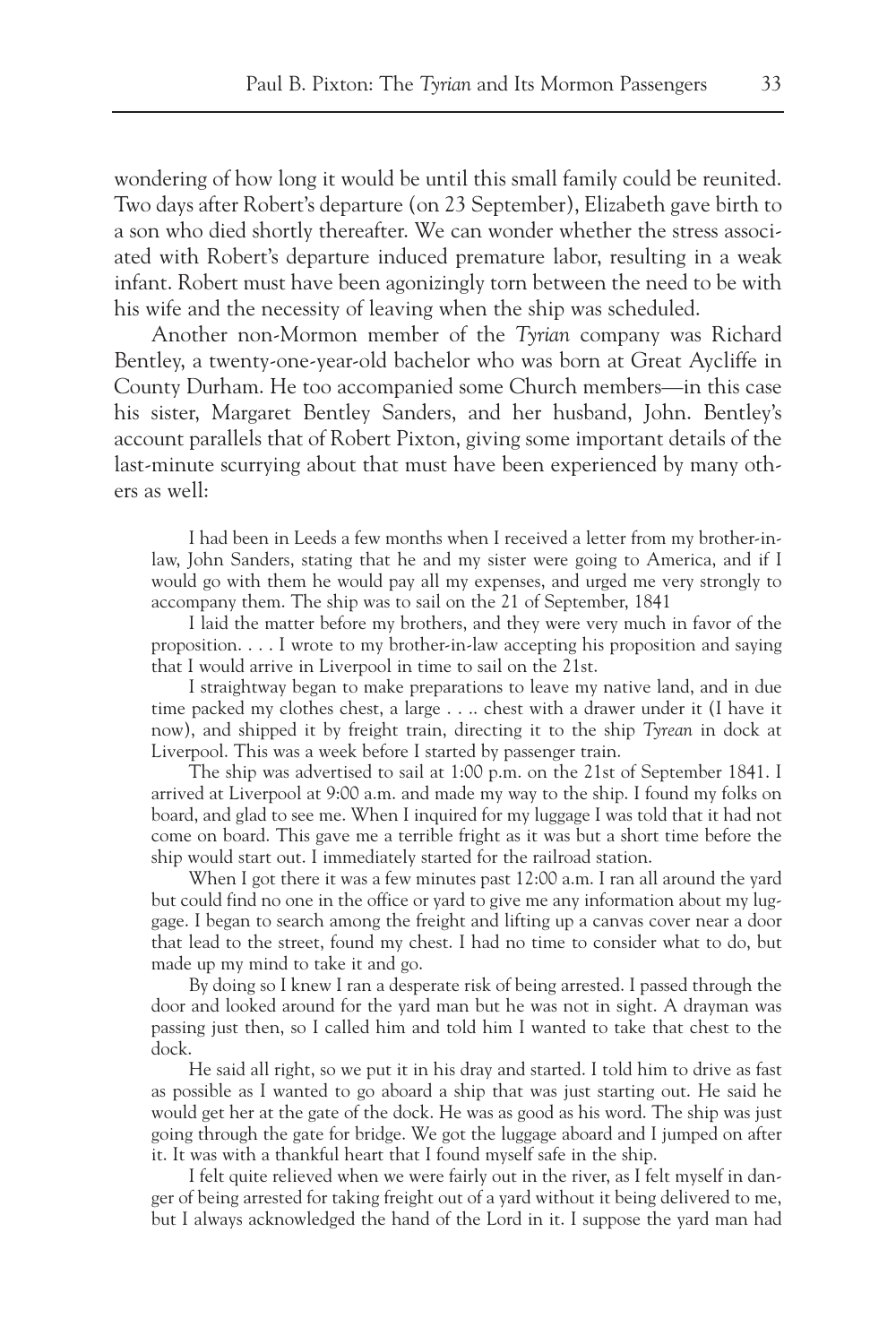gone to get his beer and did not see me.

The ship lay at anchor in the River Mersey until next morning, when the pilot came aboard and we started our voyage across the broad Atlantic.

We were six weeks on the passage, the former part of which was rough and stormy.

One dark night we were run into by another large ship and came near to having a bad accident. I acknowledged the Lord in our safety.

Elder Joseph Fielding was president of the company of Saints on board the ship. He was a kind, good man and treated me kindly.

He called on me to assist in giving out the daily rations to the Saints, in fact, a few of them knew that I did not belong to the church. There were a number of young folks on board, and when we got fairly out to sea and the storms had abated, we began to enjoy ourselves and had a pleasant time. I told the folks that it was the happiest time many of them would see for a long time to come.

Among the passengers were Mrs. Mary Ann Price and her sister, Emma, with whom I became intimately acquainted.

Taking it all in all we had a very pleasant passage and landed safely in New Orleans about the first of November 1841.11

John Sanders, who served as an assistant to Fielding, was born about 1804 at Great Aycliffe, Durham. He married Margaret Bentley, a sister to Richard Bentley, on 24 May 1826 at Alston, Cumberland. Although the exact date of their baptism into the LDS Church is uncertain, it is obvious that it occurred before the fall of 1841 and that Sanders had gained considerable experience in Church leadership before the voyage.

Mrs. Mary Ann Price, whose acquaintance Richard Bentley made while on board the *Tyrian*, was the widow of William Price, who had died at Lea, Herefordshire, on 10 January 1840. Current family records do not give the original dates of baptism for William and Mary Ann, but their daughter Elizabeth was baptized into the LDS Church on 10 December 1840. Her siblings, Deborah Ann and William Jr., were baptized on 31 January 1841 and in March 1841 respectively.12 Again, it is possible that the parents remained unbaptized and that Mary Ann merely accompanied her member children when they emigrated. Mrs. Price's sister, Hannah, who was fifty-three years old in 1841, appears to have been an unmarried woman.13

In reality, however, it must have been the Price daughters who were of greatest interest to Richard Bentley: Mary Ann (26), Deborah Ann (25), Elizabeth (20), Emma (17), and Lavinia (9). Richard Bentley married Elizabeth Price at Nauvoo on 9 September 1843, and Mary Ann became the plural wife of Mormon Apostle Orson Hyde.14 Mary Ann Price Sr. died at Hyde Park, Pottawattamie County, Iowa, during the Mormon exodus westward from Illinois, having first received her endowment in the Nauvoo Temple on 27 January 1846.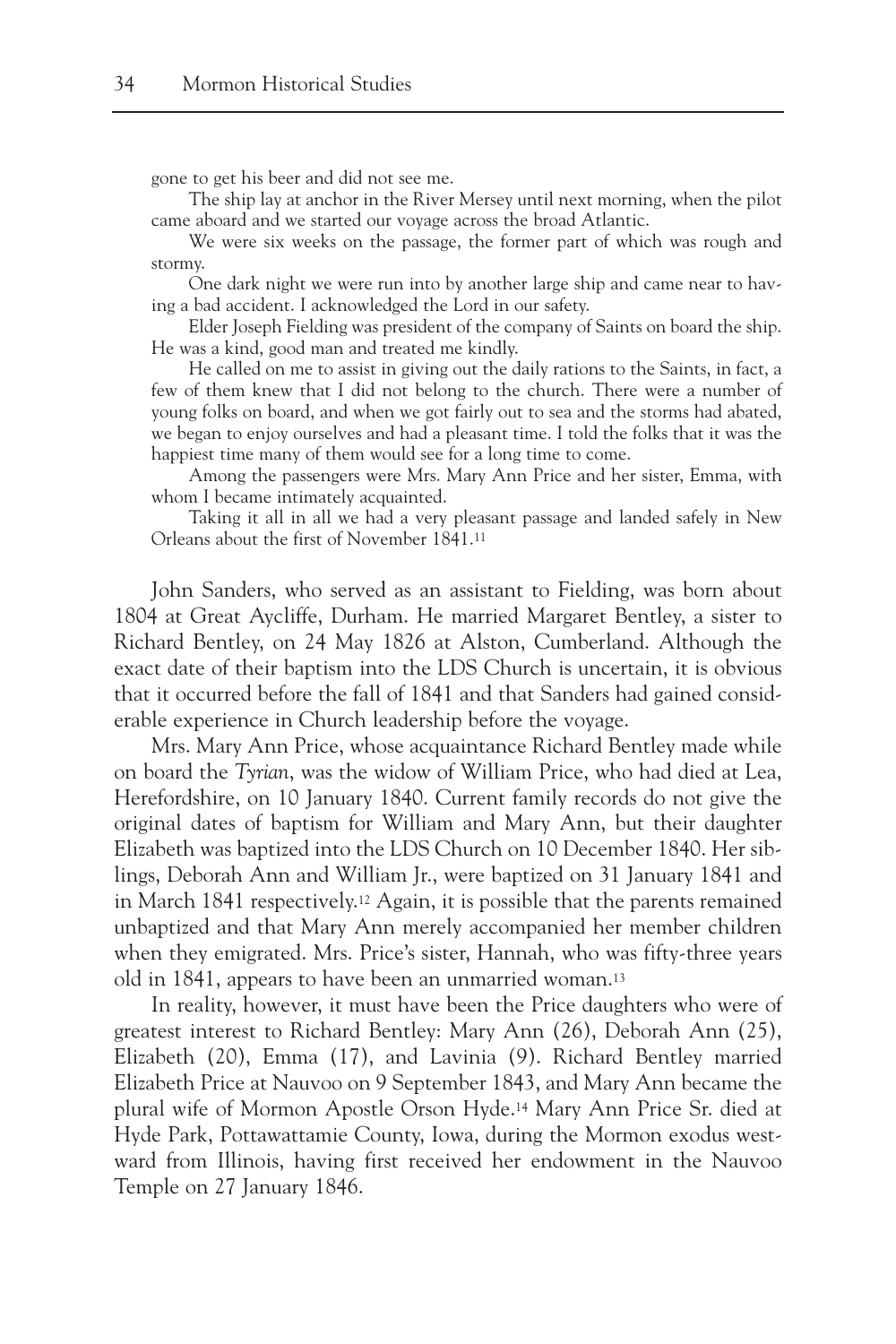Reference to the *Tyrian* also allows us to include perhaps thirteen more individuals among the passengers, all members of the John and Janet Ballantyne family. Writing in 1944, Rachel M. Ballantyne recalled the following family tradition:

> My grandfather and grandmother, John and Janet [Turnbull] Ballantyne lived at Jedbaugh, Roxburyshire [Roxburghshire], Scotland. They were the parents of nine children, Ellen, Jessie, Janet, Margaret, Thomas, Andrew, James, William and Robert, the last named being my father [who] was born Oct 12 – 1828, and the youngest of the family. . . . The Ballantyne family joined the Latter Day Saint church in Scotland and they with a lot of other Saints decided to come to Nauvoo, Illinois. They held a sale of house hold goods in the spring of 1841 and moved to the western part of Scotland and they all got work during the summer. In the



*Mary Ann Price Hyde. Photograph courtesy of LDS Church Archives.*

fall the colony of Saints put their money together and chartered a sailing vessel for America, leaving Liverpool, England on the Tierien [*sic*] Sept 10 – 1841.15

John Ballanytyne, son of Thomas and Jeaneatte Inglis Ballantyne, was born 17 July 1784 in Roxburghshire; his wife, Janet Turnbull, was the daughter of Andrew and Helen Douglas Turnbull, born in May 1785. They were thus both about fifty-seven years of age when they emigrated from Scotland. Family records show the couple had eleven children.16

Interestingly, the account by Rachel Ballentyne omits the only family member who continued on to Utah with the main body of Saints. The rest of her family became part of the Lyman Wight faction who settled first in Wisconsin and later in Texas.17 This oversight may have been the mere result of orally transmitted information, however, since both the date of departure and that of the arrival found in the above account are also incorrect.

A dockside perspective of this departure is provided by Elder Parley P. Pratt, the presiding authority of the Church in England at the time and the editor of the *Millennial Star*: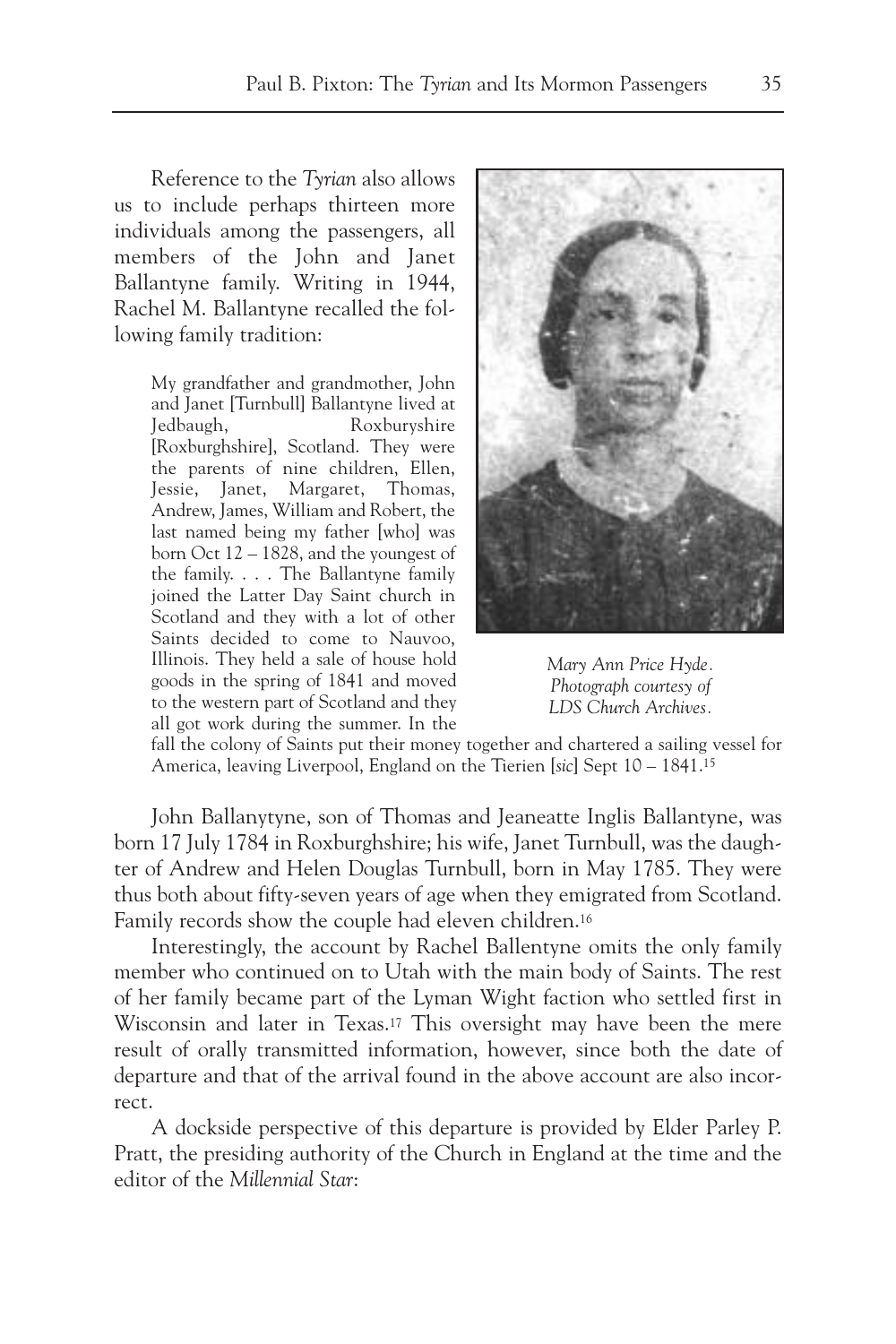In the month of Sept., 1841, brother Amos Fielding and myself chartered a large new ship called the "Tyrean," Captain Jackson, master, for New Orleans. On which we sent two hundred and seven passengers of our Society bound for Nauvoo.

Our chartered ship, the "Tyrean," sailed with two hundred and seven passengers on the morning of the 21st of September. On going out of the dock the previous day, many hundreds crowded around to witness a shipload of the sons and daughters of Zion depart from their native shore for the promised land. They moved slowly out into the river, singing:

"Lovely native land, farewell!

Glad I leave thee—glad I leave thee—

Far in distant lands to dwell."

Next morning they weighed anchor about ten o'clock, and hoisted the sail before a fair wind; moving away under the flag of liberty—the American Stars and Stripes.

The emigrants were all on deck, and in good spirits; and as our little boat came off with three hearty cheers, they were singing their favorite hymn:

"How Firm a foundation, ye Saints of the Lord,

Is laid for your faith in His excellent word."

The last lines we heard, as their voices were lost in the distance, were as follows:

"When through the deep waters I call thee to go,

The rivers of sorrow shall not thee o'erflow."

Hats and handkerchiefs were still waiving in view as a last token of farewell. Soon all was a dim speck upon the ocean; a few moments more and they vanished from view in the wide expanse and lost in the distance. May God speed them onward in their course, and land them safely in their destined port.18

Although both Richard Bentley and Robert Pixton recalled that the voyage from Liverpool to New Orleans was a pleasant one, the memories of William John Hill, who made the crossing as a three-year-old child, present quite a different view:

Mother was among the early converts to join the Church of Jesus Christ of Latter-day Saints and while in England she kept the Elders at her home. Among them were Brigham Young and Heber C. Kimball. Her brother Samuel Yarwood, his wife, daughter Mary, son-in-law George White, and little son of the daughter Mary, with mother and myself left England with a company of Saints about six weeks after the death of my father. The company was quite large and on account of a big storm we were held in the Irish Channel three weeks. Finally the storm cleared and we began our voyage to America. We were three weeks crossing the Atlantic Ocean in New Orleans<sup>19</sup>

Mary Yarwood Hill was the widow of James Hill who had died at Birkenhead, Cheshire, on 21 February 1841. Family records do not indicate that he accepted baptism into the LDS Church during his lifetime, and the baptismal dates for both Mary Yarwood Hill and her son William John (4 December 1853 and 1 April 1854, respectively) seem too late. According to John, his mother entertained Mormon leaders in her home before her departure for America, an activity that strongly suggests she may have already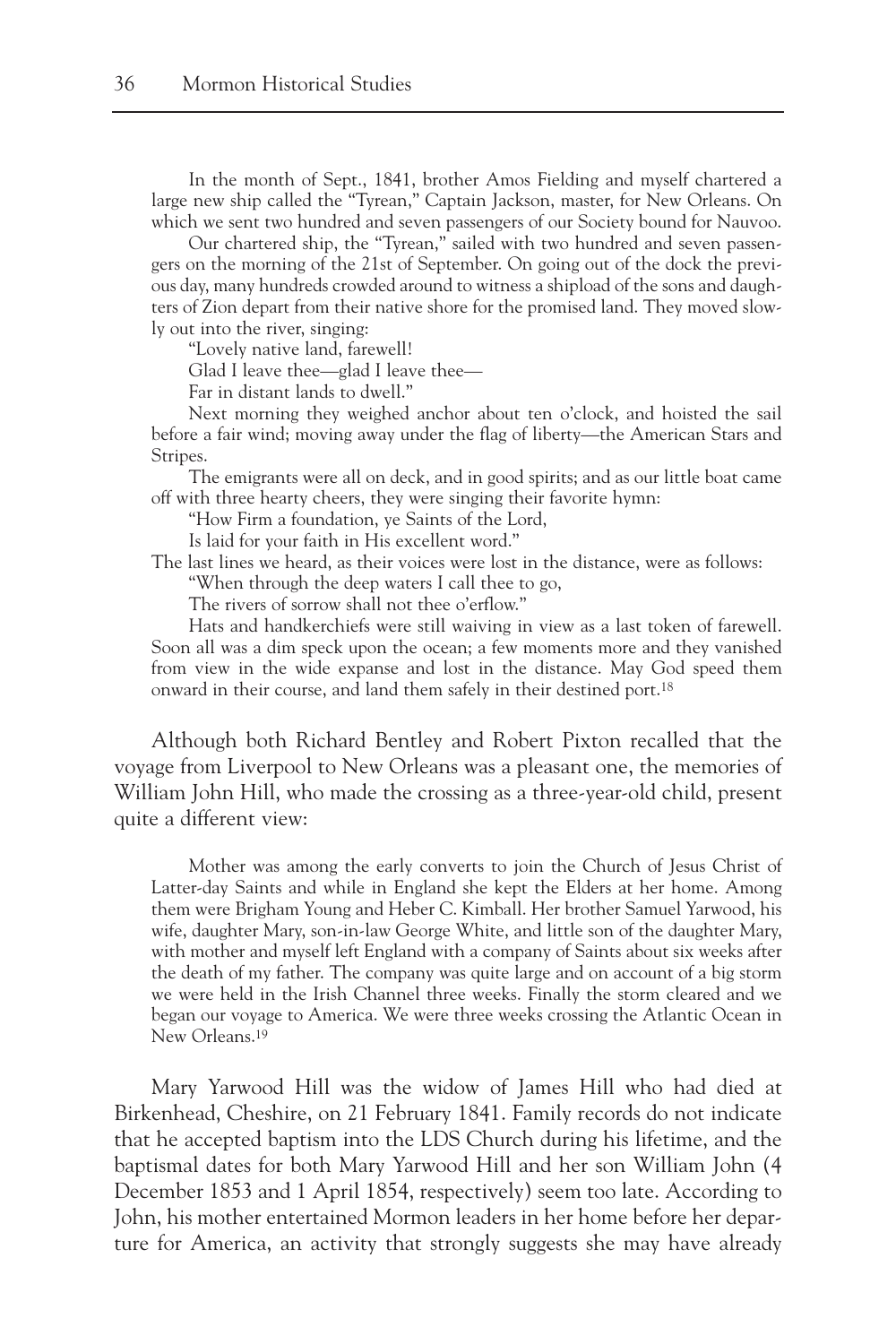been a member of good standing.

Mary Yarwood's brother, Samuel, was christened 24 August 1794 at Great Peover, Cheshire; about 1819, he married Nancy Whiche. Their daughter, Mary, born about 1820, must have married about 1839 or 1840, and she then became a mother herself. Her husband, George White, has not been more closely identified.20 Like the Batemans, the Yarwoods and Whites represented three generations of Church members who had set out on their way to Nauvoo together. In this, they were typical of many emigrant families who had saved the necessary money for all to escape the dangers of "Babylon."

By far the most comprehensive account of the voyage of the *Tyrian* (and the most contemporaneous as well) is provided by Elder Joseph Fielding, who had been appointed to preside over the company of emigrants by Parley P. Pratt. Under the date of 1 October 1841, he recorded the following:

Oct. 1, 1841. In the Ship Tyrian on the Atlantic Ocean.

Since my last Date [5 August]] I have had no time or no Disposition to sit down and write. I spent some Days in Preston preparing for this journey. On Sunday, the 12[th] I preached in the Eve on the Subject of Zion, and took my leave of the Church there. . . .

On Thursday, the 16th, we took leave [of] our Friends, in hope to see them again in Zion, and slept on Board the same Night. The next Day got our Luggage on Board. Spent the Sunday with the Saints. Felt a little tempted to think they did not show me the respect they ought, but I strove against it. Elder P. P. Pratt preached in the Morning on the Subject of Zion, etc. His Discourse was full of Light, as also all his talk is. I think some of the Church there are rather too high. Most of the Saints who are now in the Ship attended in the Morning at the Music Hall. We called on our old friend, Mr. Amill, who took me and my Family down to the Ship in a Coach. The Ship was dark, there being no Light allowed on the Dock, but I felt glad to find myself on the Way to Zion. Before lying us down, I called upon the Lord, and many responded. Amen.

Monday, 20 [September] We left the Dock and anchored in the River, accompanied by Elder Pratt and Wife and Elder A. Fielding who remained with us through the Night, settling up their Accounts with the Saints who mostly made Presents to Elders Pratt and Fielding of  $[\text{\pounds}]2$  O[s.] 6[d.] each, and this chiefly they have sent by me for the Building of the Temple in Nauvoo.

On Tuesday Morning our beloved Brethren took their Leave of us, while the Company sung several Farewell Hymns, and about 10 A.M. we set Sail with a fine Wind, and in a few Hours lost Sight of our old native Land. I being appointed to superintend the Company, with Elder John Sanders to assist me, called a Council and chose several of the Brethren to unite with us in the Management of the Company, but the Departure of Elder Pratt broke up our Meeting, and before we could again get together some began to be sick, and this increased for several Days as the Wind blew strong. In short, the Sickness grew severe and heavy. The Captain was kind to us, and sent his Men to empty our vessels, etc., and to see that our Boxes were fast, but on Sunday, the Weather became so fine that we met on Deck in the Morning, and we took the Sacrament. I would have had the Brethren speak, but they left me to do it, and I spoke as I was led, to suit the Occasion, and in the Eve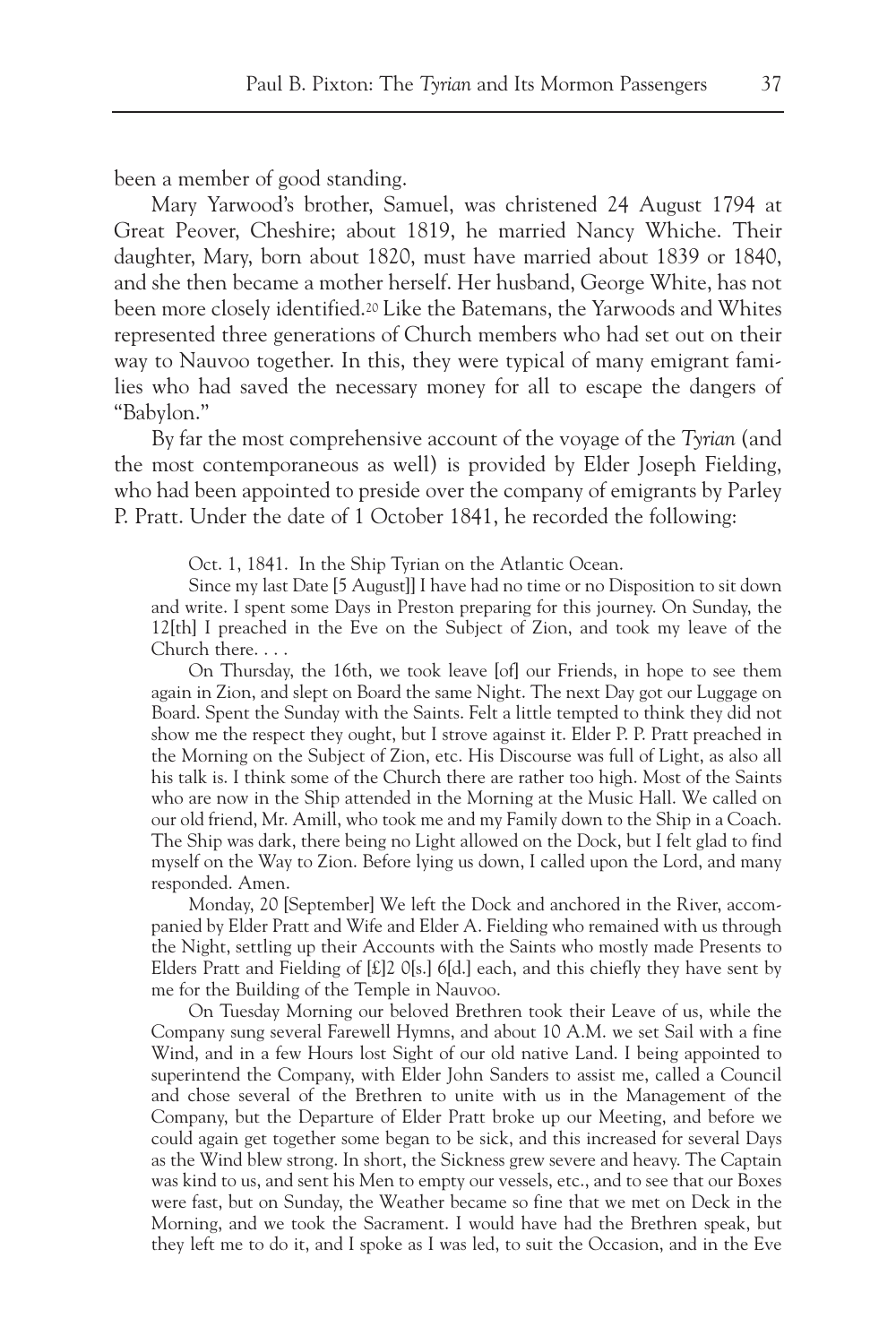we had Prayer in different Parts of the Ship, and we felt that we had done as was pleasing to the Lord.

The next day [27th] the Wind began to blow till it became a Storm, and at Night the Hatches were put down. Only one was open, and on Tuesday Morn the Sea broke over and came into the Steerage. The Ship rolled to and fro very much, and the [people] went from Side to Side on our Floor. This alarmed some of the Saints. Some thought it was all up with us. One Brother ran on Deck, thinking the Ship was going to [be] wrecked, and thought he would get into the Long Boat. Our situation appeared gloomy, but in fact there was no Danger, yet I kneeled upon my Berth and prayed that the Lord would be merciful to us and preserve us, and cause the Wind to abate, and my Prayer was in some Measure answered.

When we rose in the Morning there was nothing seriously wrong. The Water which had rolled to and fro in the Ship had found its way out, I suppose into the Hold, through the Scuttle Hole. Some of our Boxes and Tins etc. had broke loose and were rolling about. My Shoes and other things were lost, but I found them under the Berth. The Wind blew hard all the next Day, properly [called] a Storm, but on Wednesday, we had become pretty steady, and in the Eve I called the Company together as well I could, and spoke to them for 3/4 of an Hour on the importance of making proper use of their time, for I saw that some of them were vain a trifling. I told them that they would wish they had made better use of their [time] etc. I also saw some were selfish and covetous. I told them that this was no celestial Spirit, and they must strive to get rid of it. I also exhorted them to be careful of their Food, as we knew not how long we might be on the Water.

The Captain and the Mates have been very kind and Friendly. They often came down to see how we got on and to see that our Boxes, etc, were fast, and would send down the Sailors to empty our Poes, etc., when we were too sick to help ourselves. In fact, they have so far treated us with great Kindness, and we have had Peace in our Company.

In a few Days after we sailed, a Number was increased by Sis. Littlewood giving Birth to a fine Daughter about three o'clock on Friday Morning, the 24th. She and her child are doing well.21

The Sister Littlewood of whom Fielding writes was Sarah Elizabeth (Muir) Littlewood, wife of Martin Littlewood. Martin, a carpenter by trade, was born 28 January 1817 at Upper Mill, Saddleworth, Yorkshire, England, and his wife was from Ashley Bridge, Bolton, Lancashire, near Manchester. They were married 16 August 1835 [1839?] at Manchester and were baptized into The Church of Jesus Christ of Latter-day Saints on 9 February 1840.22 There is no irrefutable record of children born during the first six years of their marriage, though the *International Genealogical Index* lists a Mary (born about 1836) and a John (born about 1838); and if either of these survived infancy, they would have accompanied their parents on the voyage to America. Littlewood family records show that Elizabeth Tyrane Littlewood was born 24 September 1841 aboard the ship *Tyrene* on the Atlantic Ocean.23

Martin Littlewood appears as a member of the Church in Nauvoo records, and while living there, his wife gave birth to their second child,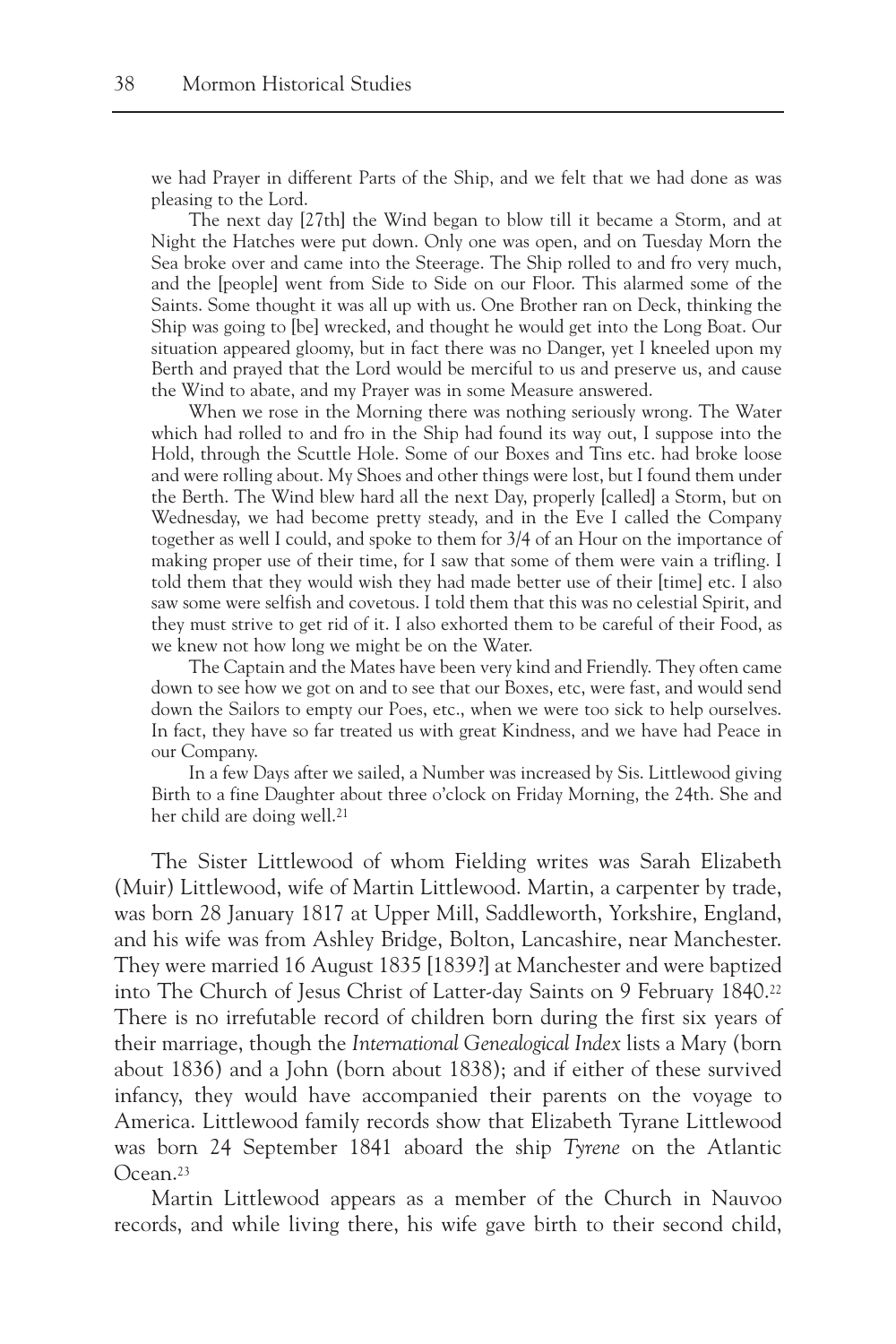Joseph Martin, on 10 March 1845. As the main body of the Church moved westward, however, the Littlewoods were among those Saints who sought employment in St. Louis, hoping thereby to accumulate sufficient means to rejoin the others. The exact time of that reunion is uncertain; but in 1858, Martin once again was a passenger on a ship bound for America, the *Underwriter*,<sup>24</sup> indicating that he had accepted a mission call a couple of years previous to that, thus placing their relocation to Utah somewhere before 1855. Elizabeth Tyrane Littlewood survived the voyage, grew to adulthood, and died in 1930 at Virginia, Bannock County, Idaho.

Their number increased by the addition of this tiny Littlewood infant, and the company aboard the *Tyrian* sailed on. Even the elements seem to have conspired to make things as difficult as possible for the new member of the group, however. William John Hill spoke of a major storm that trapped the ship in the Irish Channel for some three weeks. Joseph Fielding's account expands on this:

We have had some Calm, which was a comfort to us in our Sickness. On Sunday, the 3rd of October, the Weather was too rough to be on Deck, and we met in two separate Places of the Ship. Bro Sanders led one and I led the other and spoke on the Subject of Zion and the Gathering, and [in the] Afternoon we took the Sacrament, carrying it round to the Saints at their Berths. The Evening was wet, and we could not enjoy any Meeting particularly, but we had Prayer and Singing.

6 Today the Wind is blowing about as it did on Sunday Eve, and has been ever since taking us from 7 to 9 Knots for Hours about our right Course. Monday Night was very wet, and the Water came in upon our Beds, but we got them dry again by taking them on Deck. We have seen and spoke [to] several ships since we came out. One was near running Foul of us, but we have had no Accident as yet. The Lord has been kind to [us] and there has been so little Discord that it is not worth recording, only 2 or 3 Words about the Fire or the Cooking. Many are relieved from their Sickness, etc. by Faith and Prayers, and administering of Oil in the Name of the Lord.

Saturday, Oct. 9. Since my last [report] we have generally had good Sailing in one Course. The Sails have scarcely been changed as to their Course since last Sunday till yesterday when the yards were squared. We have often sailed 9, 10, or 11 [k]nots per Hour, but since the Wind came aft we have not gone so fast. We have not had anything to trouble us in particular. We have had some few who are sick, but not dangerously. We also have had a few who are only Saints in Name, and 2 or 3 who would quarrel if any one would quarrel with them, but the general desire is to maintain peace.

10 S[unday] This was a fine Day. The Morning was rather too hot, but as the Sun got round to the Head of the Ship, the Sails shaded us from the Sun. We met on the Deck at 1/2 past 10 to worship God. Elder Sanders spoke a While, and Elder Mitchell.<sup>25</sup>

The further identity of the Elder Mitchell, who joined John Sanders in addressing the gatherings of the Saints aboard the *Tyrian*, is not clear from the context of Fielding's account. It would appear, however, that this was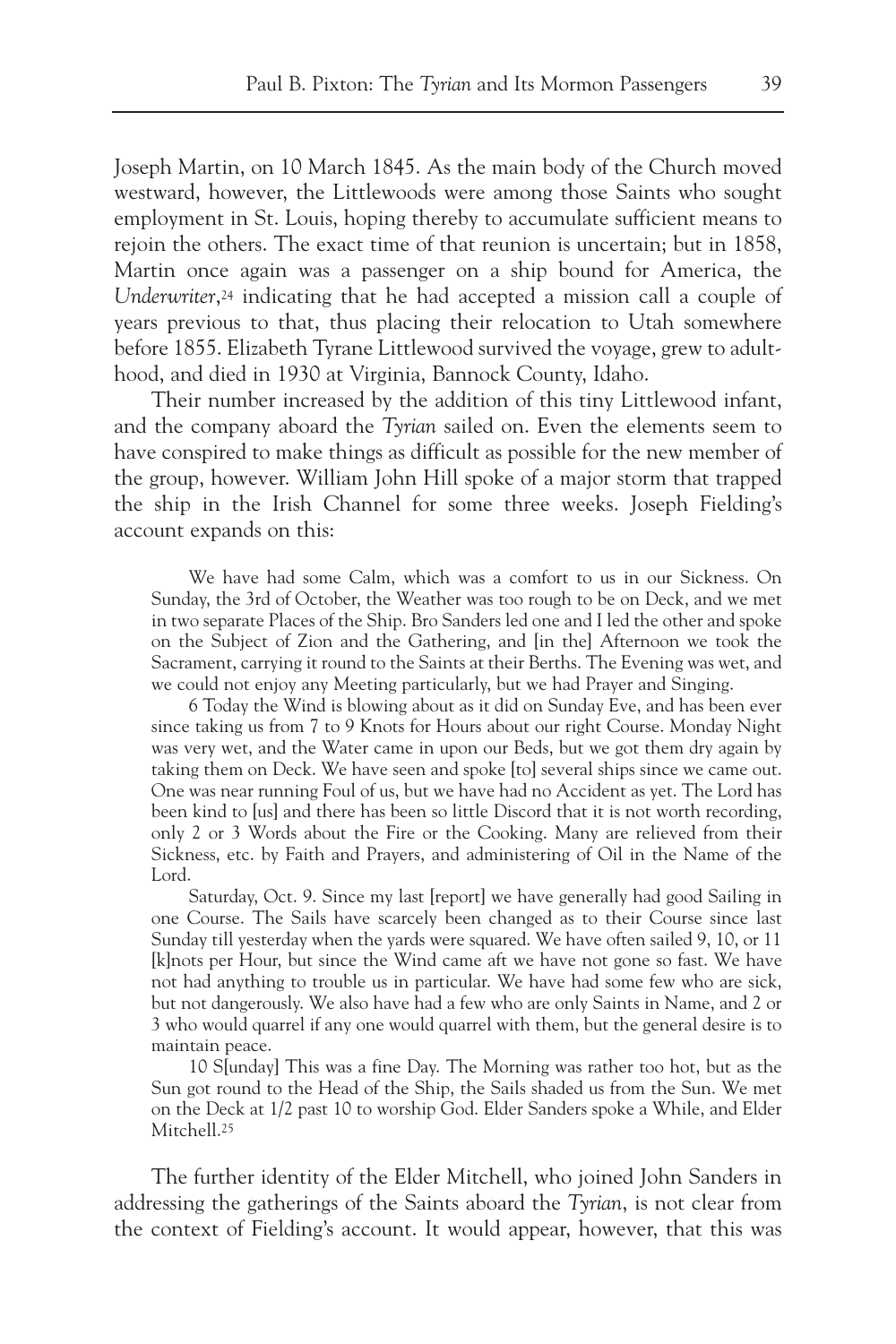William Cooke Mitchell who, with his wife, Eliza Ridsdale Mitchell, their daughter, Eliza Josephine, and their son, William Cooke Mitchell Jr., sailed with the *Tyrian* Saints. Eliza Josephine had turned eleven years of age the day before the sailing, and young William was born in Liverpool on 13 April 1835. The parents had both been baptized on 10 February 1840 (presumably at Liverpool), and the two children were baptized on 5 May 1843 at Nauvoo. The Mitchells crossed the Mississippi on 11 May 1846 and arrived at Council Bluffs, Iowa, 1 July of that same year. The rigors of the exodus undoubtedly took their toll on Eliza Ridsdale Mitchell, who died 11 January 1847 at Winter Quarters, Nebraska. Shortly thereafter, William Sr. was called on a mission to Great Britain, and young William went with him, arriving at Liverpool on 11 April 1847. The arrangements made for the care of Eliza Josephine are unknown.26

Other experiences of the journey from Liverpool to New Orleans were reported by Joseph Fielding to Parley P. Pratt in January 1842:

I, with my little family, left Liverpool on the 20th of September, in company with a little over 200, mostly Saints. We started with a fine wind, taking leave of our beloved brother Pratt, who with his wife and brother A. Fielding, stayed in the ship the last night we spent there, and were soon out of sight of our native land. Brother Sanders was appointed to assist me in the oversight of our company. As the wind was rather strong we soon became affected with sea sickness: this is very unpleasant and sometimes painful, and requires patience both for ourselves and with each other; but it does not continue long.

We had in our company some who had not the spirit, and would have quarreled often, but others would not quarrel with them, so that we were, perhaps, as peaceful a company as ever crossed the ocean. We had preaching and sacrament every Sunday. We reached New Orleans in forty-eight days from Liverpool. The weather was at one time very hot, about as hot as the hottest you ever felt in England, but the Lord was kind to us and gave us strength for our journey. I preached many times by the light of the moon while sailing in the trade winds, and we enjoyed ourselves very much. My object was to speak on the subject of the gathering, chiefly for I saw that this was not well understood by some of the Saints: one or two were rather hurt by my plain way of telling them what tribulations they might expect (I could almost give the names of some, knowing they will send home an evil report); such as a brother B. from Macclesfield. I wish in my heart that none such would ever leave their homes; it is a pity for them to do so, both for themselves and others, yet there is one scripture to be thus fulfilled—the net must gather of every sort, yet I would not wish to gather such.27

Although Fielding tries to mask the identify of the Brother B. from Macclesfield, it is quite certain that this was Thomas Brotherton of St. Georges Road, Manchester, who was probably baptized in the fall of 1840. A baptismal date is lacking in the Manchester Branch records, but those same documents show that John Brotherton of Halliwell Street, Manchester, was baptized on 13 September 1840 and that apparently Theophilus Brotherton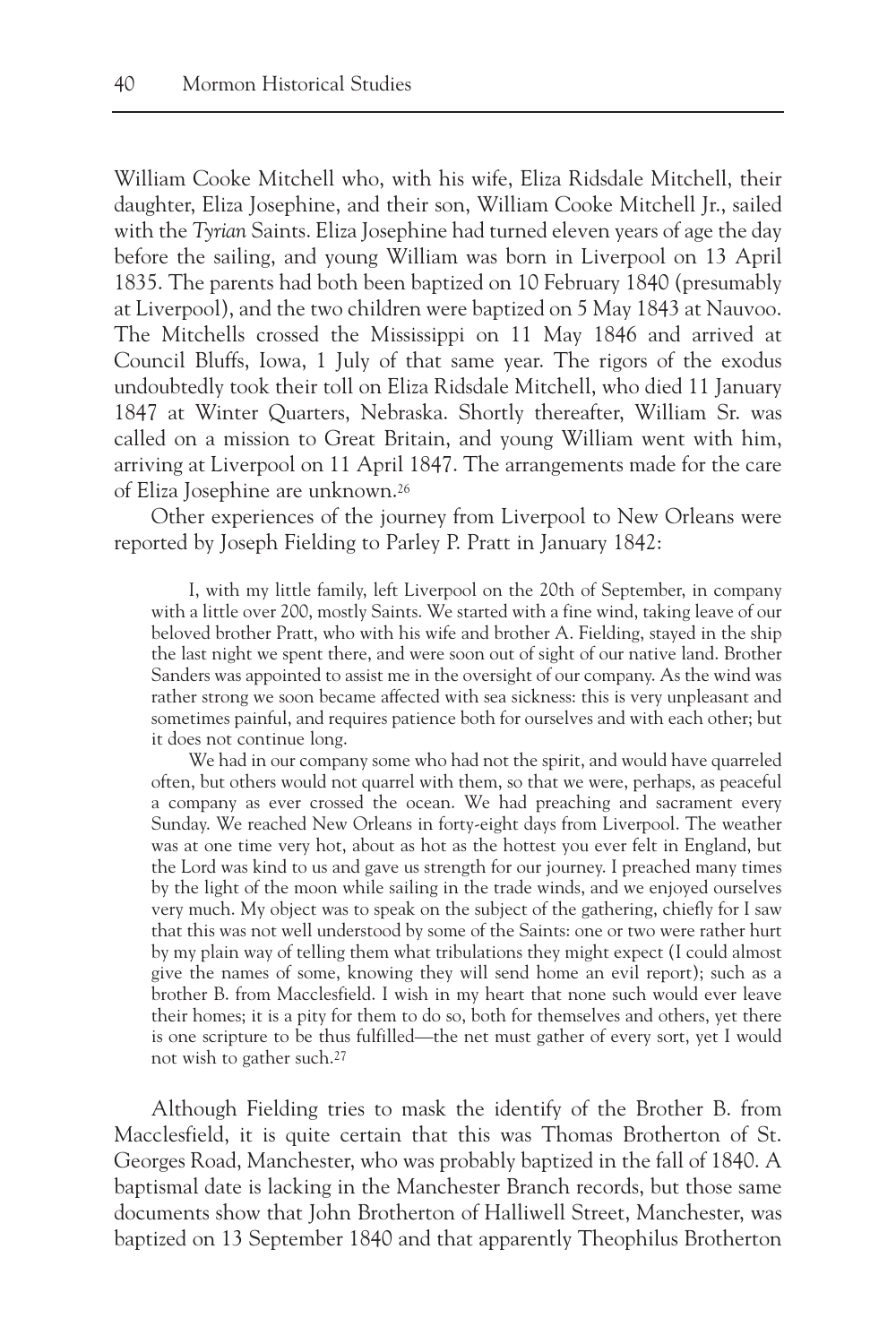of Halliwell Street was baptized on 27 September 1840 and was soon thereafter ordained to the office of elder.

The records of the Oldham Road Formerly Swan Street Wesleyan Church, Manchester, offer us some help in reconstructing this family as well. Beginning with the baptism of Edward Brotherton, son of Thomas and Sarah, on 8 January 1815, there is a listing of the christening of five children.28 Based on this record, it seems that the Brothertons had strong nonconformist tendencies even before their contact with the Mormons.

Manchester Branch records indicate that Elizabeth Brotherton, daughter of Thomas and Sarah Brotherton, born 27 March 1817 at Manchester, was baptized 27 September 1840; she resided in St. Georges Road. A marginal notation states that she emigrated. She received a patriarchal blessing at Nauvoo on 28 May 1843 under the hands of Hyrum Smith. Four weeks later, on 24 June 1843, she became the plural wife of the Mormon Apostle Parley P. Pratt.29 Her brother, Joseph, was baptized 11 October 1840 and also resided in St. Georges Road; at some early date, he was ordained to the office of elder. A marginal note states that he emigrated. On 11 June 1843, he received a patriarchal blessing at the hands of Hyrum Smith.30

Although there is no actual date given for their baptism, two other members of the Brotherton family, also residing in St. Georges Road, Manchester, appear on Manchester Branch records—Sarah, wife of Thomas (noted as having emigrated) and Martha (also noted as having emigrated). The latter was quite clearly the daughter of Thomas and Sarah born in 1824. She lived in the Nauvoo Third Ward and received a patriarchal blessing while there.<sup>31</sup>

That the Brotherton family was reasonably large can be surmised from the fact that among the passengers who embarked on the ship *Hanover* the following March were William (a warehouseman) and Ann Brotherton, both age thirty and presumably husband and wife, a John Brotherton (a clerk), age twenty-two, and an infant named John Brotherton as well.32 The age of this John corresponds well with the son born to Thomas and Sarah Brotherton in 1820. He may have been a widower, however, since his wife did not travel with their infant child.

There are no indications that any of the Brothertons, with the exception of Elizabeth Brotherton Pratt, made the trek west with the main body of Saints. She bore a son, Abish Pratt, in 1851 in Iron County, Utah. She died at Salt Lake City on 9 May 1897. Other Brothertons do not appear in the 1850 census for either Iowa or Illinois and do not appear among the early membership records of the Reorganized Church of Jesus Christ of Latter Day Saints (now Community of Christ). This then raises the possibility that the Brothertons returned to England within a few years of their arrival at Nauvoo.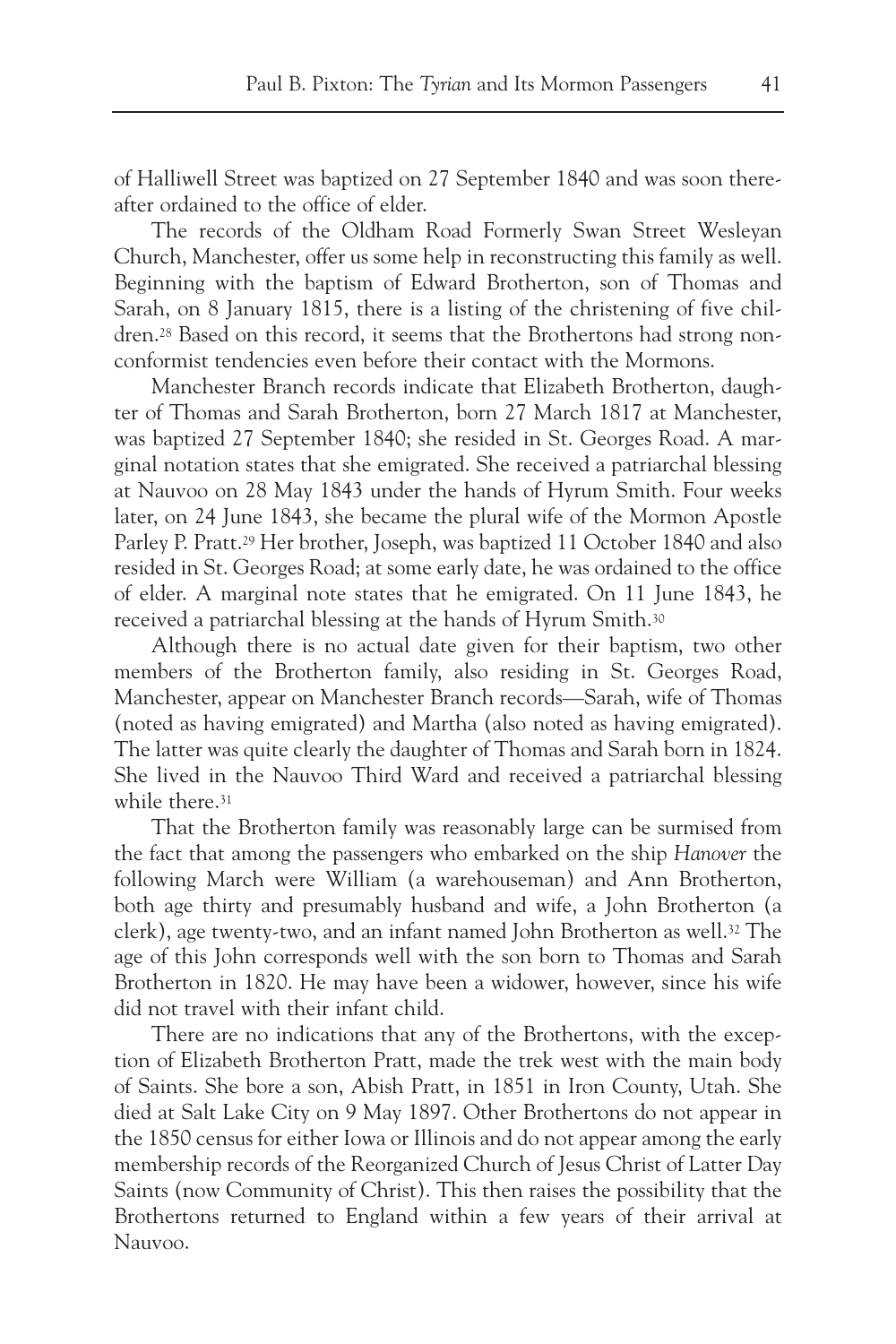According to the *Louisiana Courier*, the *Tyrian* arrived at New Orleans on 9 November, after a voyage of forty-nine days.33 Already in the December 1841 issue of the *Millennial Star*, a notice of the arrival was published: "Notices: Arrival of the Ship Tyrian at New Orleans. It will be recollected that the above-named ship sailed from Liverpool on the 21st Sept. With 204 passengers of the Saints on board. It will be a great satisfaction to their friends in this country to learn that among the many shipwrecks which have occurred of late, she has arrived safe, as we learn from the Liverpool Mail of the 9th inst. We shall expect letters soon.—Ed."

The journey from New Orleans to Nauvoo by the members of the *Tyrian* company was described in varying degrees of detail by William John Hill, Richard Bentley, Robert Pixton, and Joseph Fielding. Hill's memory was dominated by the tragic aftermath of the trip: "From New Orleans we took a boat up the Mississippi and landed at Nauvoo. Not long after our arrival a fever broke out among the Saints and of those to take it were my uncle Samuel and his family. All of them died and were buried at Montrose,  $I<sub>OWa</sub>$ ." $34$ 

Robert Pixton's account is likewise brief, providing details specific to his own situation:

From [New Orleans] we took steamer to St. Louis, then to Warsaw, . . . from Nauvoo, this was about the middle of Nov. 41. We stayed here about 2 weeks when Mr. Thomas Bateman came from Augusta, Iowa with a wagon for his brother and family to go to Nauvoo. I went along with them. We got in about dark and staid at a tanner on Parley Street.

After staying a day or two, Thomas Bateman, James & Thomas Charlsworth and myself started to Augusta. We went down the Mississippi. Got off a skiff to cross the River. When we got on the other side the ice was very bad and we had to work very hard to land. The next day we walked to Augusta about 20 miles. I stayed with Thomas Bateman all winter cutting wood. I cut my big toe very bad.35

From the context of this account, it may be inferred that James and Thomas Charlsworth had been part of the immigrant party who had arrived at Nauvoo from Liverpool via the *Tyrian* and the boat on the Mississippi River. Like Robert Pixton, Thomas Charlesworth was from Lancashire, having been born 6 February 1823 at Chorley, a suburb of Manchester.

Family records indicate that he was baptized into the Church in December 1841, suggesting that he too had come to America prior to becoming an official member.36 Thomas married Alice Barrow (Barrows) 4 June 1845 at Nauvoo and was endowed with her 9 January 1846. They made the trek westward and settled with the Saints in the Great Basin. They became parents to twelve children, the last ten of whom were born in Fillmore, Millard County, Utah. Thomas died 10 February 1909 in Kanosh, Millard County.37

Although James would appear to be his brother, no such name appears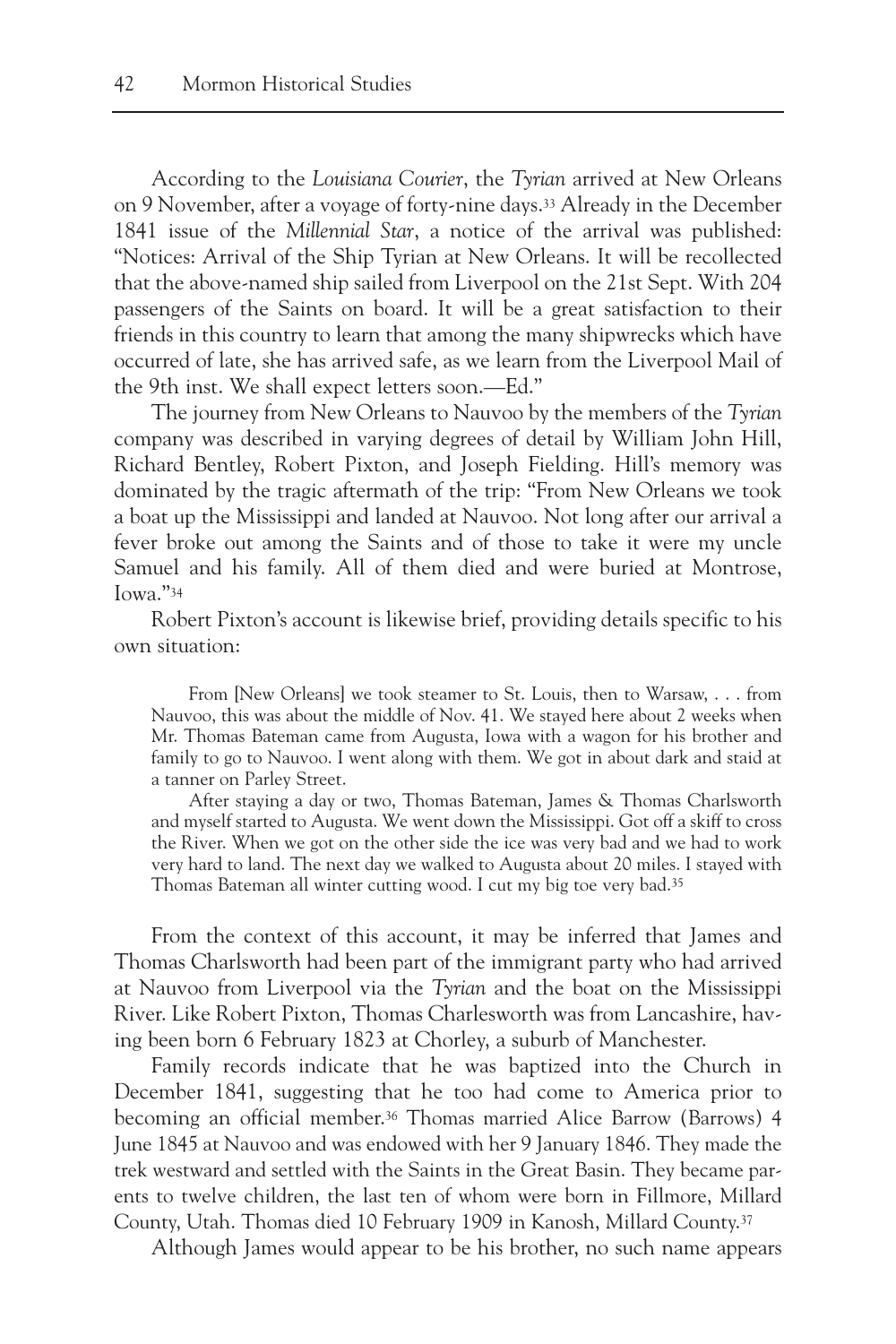on the family group record in the *Ancestral File*. Thomas is shown with several siblings, but it is not known whether any of them—or their parents for that matter—became Latter-day Saints.38 The present gap in the sequence of children between Ann (born 19 November 1809 at Hemsworth, near Wakefield, Yorkshire) and Joseph (christened 9 August 1822 at Chorley, Lancashire) allows ample space for another sibling named James. Since his name does not appear in the Manchester Branch records, it is reasonable to conclude that he too was unbaptized at the time of his emigration.

Alice Barrows, who married Thomas Charlsworth at Nauvoo in 1845, was born in Bolton, Lancashire, 11 November 1828, the sixth child of Joseph and Maria Beswick Barrows. Family records show that Joseph was baptized into the LDS Church in May 1840, as was his daughter Hannah (b. 1825). Alice herself was baptized at some undetermined point in 1841. The baptismal date given for Maria Barrows is 9 January 1846, and she and her husband were both endowed in the Nauvoo Temple three weeks later (31 January 1846).39 Although the emigration date for several Barrows family members is not known, the records of the ship *Hope*, which sailed in early 1842, contain the names of John Barrows and Ann Barrows.40 John (b. 1819) is clearly the oldest son of Joseph and Maria Barrows, and Ann is presumably identical with the above-mentioned Hannah. It is thus plausible that Joseph and Maria Barrows, together with perhaps five of their seven living children (including Alice), were passengers on the *Tyrian* and that the other two children rejoined the family the following spring in Nauvoo. Such a conjecture would allow Alice Barrows to become acquainted with Thomas Charlesworth while aboard the emigrant ship. As they grew older in Nauvoo, their relationship developed into courtship and eventually marriage. A further suggestion of the close ties between the Charlseworth and Barrows families is the fact that both settled in the Kanosh area in Millard County, Utah.

Richard Bentley, who was baptized into the Church at or near Nauvoo on 1 February 1842, remembered the following after arriving at New Orleans:

Next day we took the steamer for Nauvoo. At Warsaw, 18 miles below Nauvoo, we were met by Apostle Willard Richards, who read to us an epistle from the Prophet Joseph Smith, counseling the Saints to disembark at Warsaw and commence to build a city which was laid out a distance below. The company landed from the boat in a heavy snowstorm, and took shelter in an empty building that had been used for a hotel and held meeting that evening. Brother Willard Richards spoke in regard to the design in building the city, and showed a plan of the same. The price of lots was from one to five thousand dollars. Next morning the ground was covered with snow about a foot deep. There was one small log cabin on the ground occupied by Brother Decker, who was called mayor. The brethren concluded that they wanted no lots and began to make arrangements to move on to Nauvoo. John Sanders,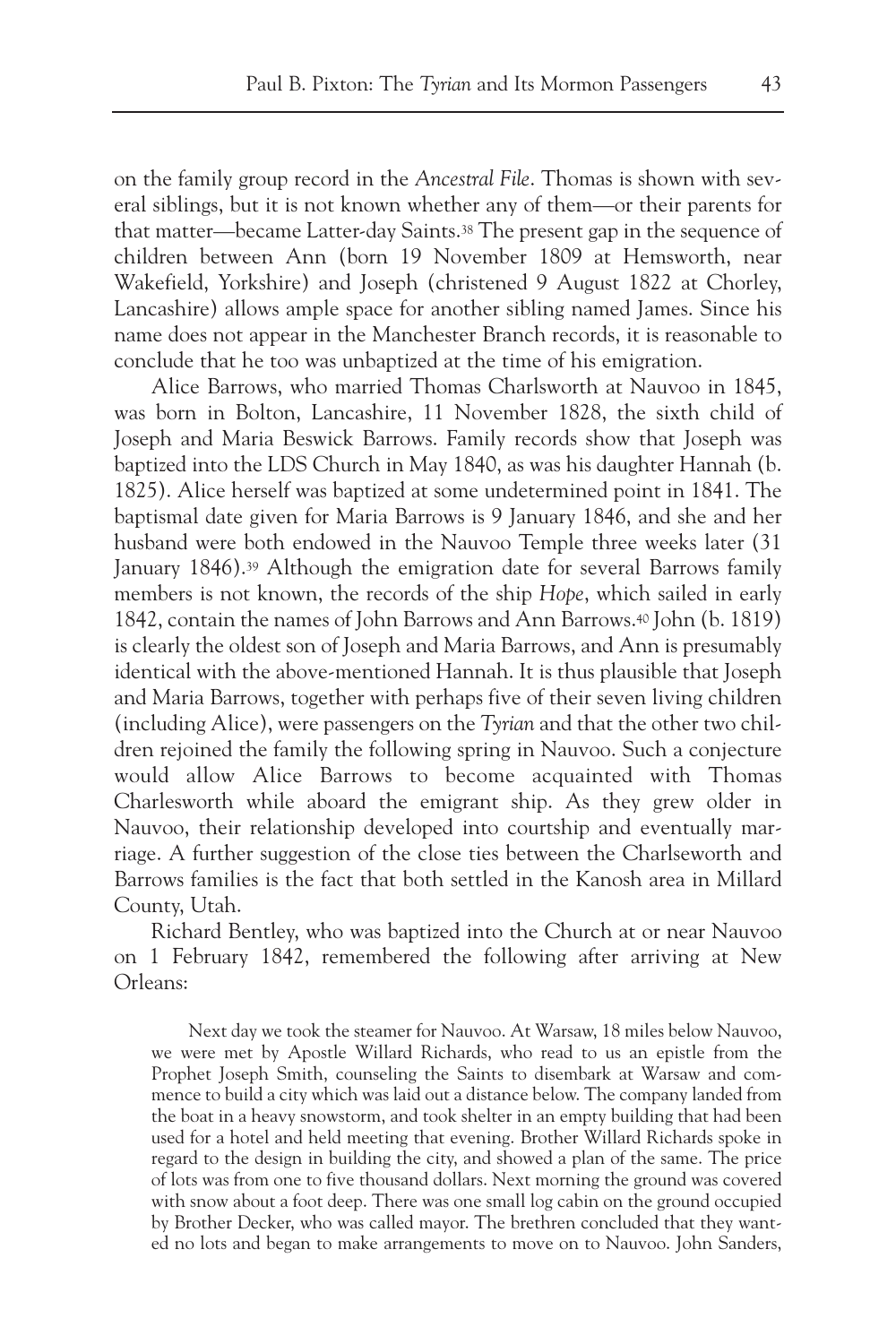my brother-in-law, left us, and started on foot for Nauvoo. On the third day a team arrived to take us to the City of the Saints. Brother Sanders had rented a log cabin on the river bank.41

According to the "Manuscript History of the British Mission," the intention had been to locate the newly arrived immigrants from the *Tyrian* on the site of Warren, Illinois, but the established settlers of that area were opposed to the idea. This seems to conflict with Bentley's account, which indicates that the newcomers were urged to settle at Warsaw. In any event, it was finally decided to have them proceed on to Nauvoo itself, which many of them did about mid-December 1841.42 Others, like Robert Pixton, however, appear to have spent the winter across the river in Iowa.

Joseph Fielding set forth other details of the trip from New Orleans in his letter to Parley P. Pratt and the Saints in England:

At New Orleans some few divided from us, not liking the boat in which the rest were going, but the end of this only caused the rest of us to rejoice, as they saw how it went in such cases. . . . At St. Louis we found a number of Saints, at least who have a name among the Saints, some of those prove a trial for those who call there. They tell you many evil tales; I wish they would stop all those who are like themselves. The faithful need not be troubled at them; let them talk and all they can get, they seem afraid to suffer affliction with the people of God, and so go to Missouri, where there are none, thinking also to get a little more money. At New Orleans we paid three or four shillings a family for permits, but this [can] be avoided by getting blank permits and filling them up; it would then cost twenty cents.

The sickness so common there in summer, had just subsided. Several hundreds had died in the sickly season, but as soon as any frost comes the sickness ceases. It is common there to see trees loaded with oranges which are very cheap. . . . We took one of the best steam boats (the "General Pratt') and for 11s. English each, and luggage, sailed to St. Louis, 800 or 1000 miles. This country is seldom much above the river. There are many slave settlements; these often reminded us of the factory lords in England, in their mansions surrounded with cottages occupied by the poor oppressed labourer: it is much the same with the slaves and their master, but the slaves pay no rent. We saw also, many fields of cotton and many sugar cane. One of our boat's crew was shot, while getting some cane, by the owner, while the boat was taking in wood, but it did not prove fatal. A girl of our company, eleven years of age, while playing, fell overboard and could not be saved: this was the only death we had. . . .

At St. Louis, the Saints (so called) durst not say that they are Mormons for fear of the people. From this place to Warsaw we paid one dollar (four shillings), where we landed in nine weeks from Liverpool. We got into houses and stayed there till some of the twelve came from Nauvoo to give us council; this was about twenty miles, and as the river was low, we travelled over land, most of which is prairie.43

Further specifics relating to the voyage and the tasks of settling in were offered in the February 1842 issue of the *Millennial Star*, undoubtedly for the benefit of those British Saints making their own preparations for the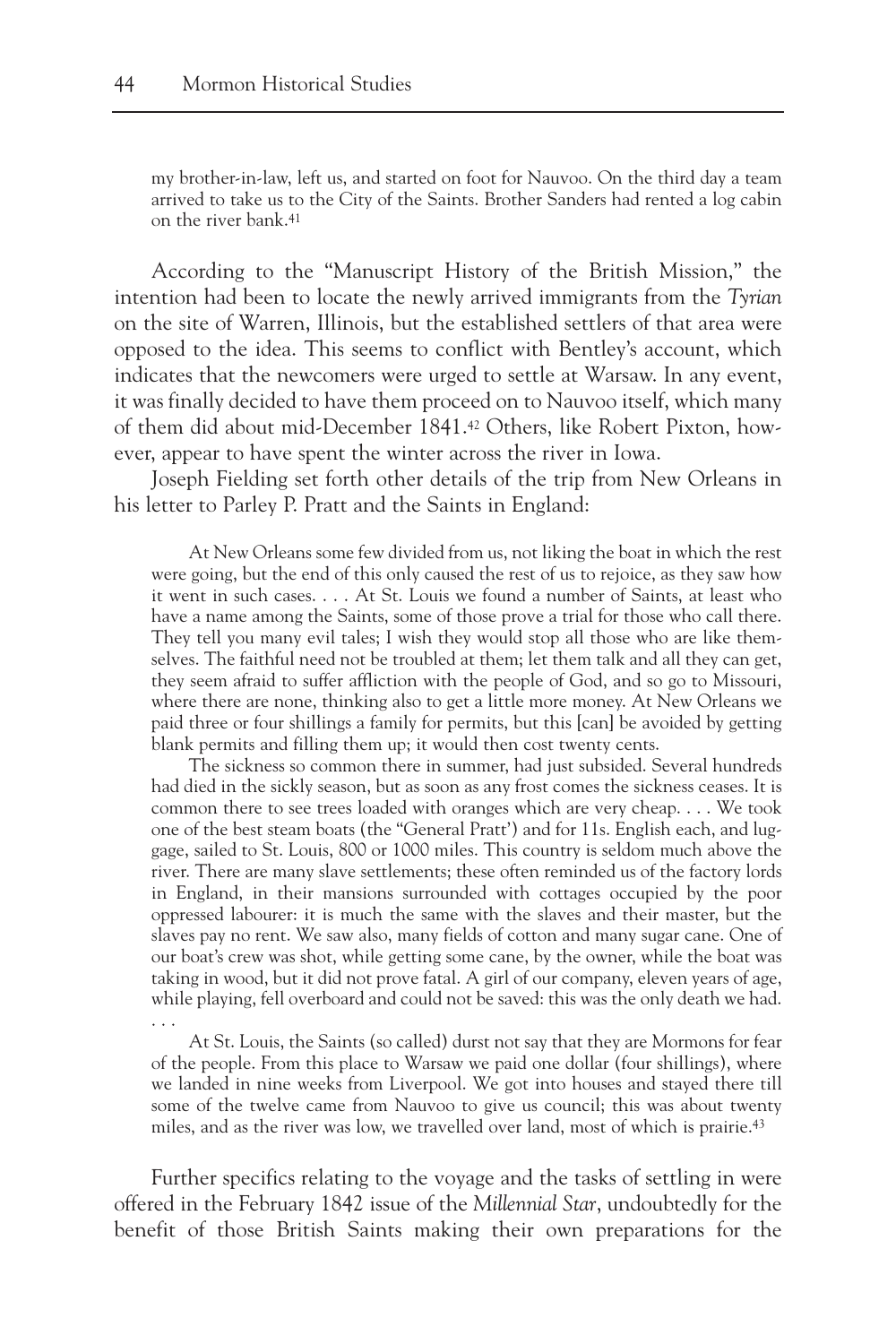impending season of emigration:

Manchester, Feb. 10th, 1842. Emigration Movements

The work of emigration is moving with increased rapidity. The *Tremont* sailed on the 12th of January with 143 passengers, mostly of our society. The *Hope* sailed on the 5th inst., with 270 passengers, mostly members, the *John Cummins* is chartered for us, and is to sail on the 20th of February. Immediate application should be made by those who wish a passage. Passage costs from £3.15s to £4., including provisions. Passengers find their own bedding and cooking utensils, and all the luggage goes free. On arriving in New Orleans, a passage can be obtained up the Mississippi River, fifteen hundred miles by steamer, for fifteen shillings, and freight free, as we have learned by letter from Elder Joseph Fielding, who sailed with two hundred passengers in the *Tyrean*, last Sept. From Nauvoo, letters have been received from several of the Saints, who emigrated from Manchester in Sept. last. All agree in giving a favorable account of both temporal and spiritual affairs of the society there.

Elder John McIlwrick speaks highly of Joseph Smith and the leaders in general, as men of God, and men of feeling, hospitality, and charity.44

This reference to John McIlwrick as one of the company aboard the *Tyrian* ties him to the family of Thomas and Sarah Brotherton. Manchester Branch records show a John McIlrick residing in St. Georges Road; as such, he was clearly a neighbor of some members of the Brotherton family, and this suggests that he perhaps learned of the Church through them. His wife, Mary, was baptized 27 September 1840,45 and John himself was baptized 16 May 1841, just a few months before they emigrated. He appears at Nauvoo as a member of the Third Ward.46

In December 1841, Thomas Brotherton wrote a letter from Warsaw, Illinois, which was published in the *Millennial Star* as follows:

Dear Edward,

I feel truly thankful that I can now sit down and write in good health, after all our toils, and that we are in excellent health and spirits, and our prospects are good. We are 20 miles from Nauvoo. We arrived here on the 25th of Nov. amidst falling snow. The company was met here by the Elders from Nauvoo to inform the party that Nauvoo was thronging with people, and that this is a prosperous, healthful place, and is intended for one stake of the church. I instantly took a house on a rising ground, within 20 yards of the Mississippi; but great numbers of people are gone to Nauvoo. John and Mary went off there yesterday. I have not been there yet, but intend to go and visit soon, whether I stop there or not, and I am not much troubled about it.

Provisions are very cheap here,—good beef, 1 1/2d., pork, 1 1/4d.; new butter 6d.; Flour 19s per barrel; Indian Corn, 1s. per bushel. As it is winter fowls are dear, about 6d. each; rabbits 3d. each, for them that will not go to shoot them. I have a ham in salt 10lbs. For 1s.3d; rent and labour are high.

I think of visiting Nauvoo next week to see the place and friends. Give our love to all friends, and tell them that after all we have suffered in losses, sea sickness, and toils, by land and sea, if I had it to do again, I should be more willing to do it than when I left Manchester.47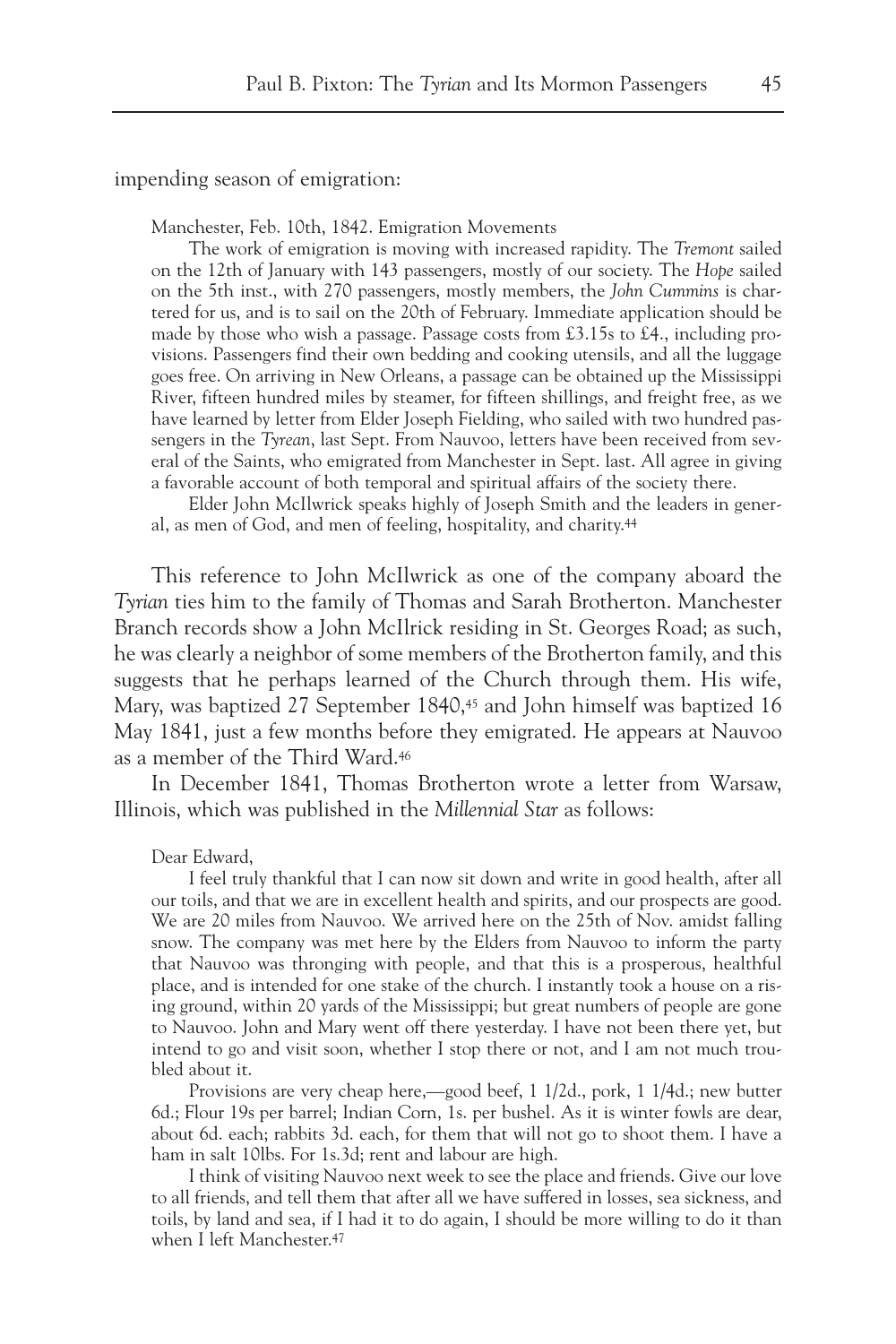The editor of the *Star* refers to Brotherton as a man "who is well known here in Manchester as a man of intelligence, sound judgement, and integrity, being an old resident of this place." Although this most favorable report back to the Saints in England may have had a beneficial impact on those waiting to emigrate, for our purposes it provides other clues as to the identities of *Tyrian* passengers. It seems reasonable to conclude that the "John and Mary" of Brotherton's letter were the same individuals as the John and Mary McIlrick of St. Georges Road, Manchester, thus all but clinching the identification of John McIlwrick as Thomas Brotherton's son-in-law.

Brotherton's letter was apparently written to his eldest son, Edward (b. 1815), who had evidently remained behind in England. There is no indication of whether he was a member of the Church or whether he was married with a family at this time. His age (36) would seem to indicate that, however.

Other aspects of the river trip from New Orleans to Nauvoo are found in the journal of Joseph Fielding, which he resumed some two years after arriving at his destination. He rationalized his neglect of the record by the need to provide for his family and the hardships under which he and others labored on the American frontier:

I landed in New Orleans early in November, 1841, at the head of about 200 Saints, having had Peace and a good Passage, but at this Place I had a Fall from a Bridge, or Wharf, near 10 Feet and hurt my Knee very much. I had just been to charter a Steam Boat, and was returning to the Ship. . . .

We reached St. Louis in eight Days. Here we saw some poor, faithless Saints something like Spiders Webs set to catch flies. They came to us with fain [vain?] Words as our best Friends, but their Council was that of Enemies, but did not prevail to stay at any of our Company except two. Most of them had been to Nauvoo, but had not Faith enough to live there.

We took a Boat to Warsaw, the Water being too low to admit the Boat further. On our Way there, on Sunday, at Bro. G. Millar's Request, I again spoke to the People. Till we landed there the Weather was fine, but while we waited, the Coming of the 12, the Weather broke, and the Winter set in with a Snow Storm, so that in 2 or 3 Days we came to Nauvoo in a Sleigh.<sup>48</sup>

The identity of the Brother G. Millar is unclear. It seems reasonable to equate him with George Miller, who was ordained a bishop in Nauvoo in 1840 and who spoke of the need to care for poor English immigrants.49 From the context of Fielding's report, it is improbable that Miller was actually a member of the immigrant company; rather, he appears to have come from Nauvoo to welcome the new arrivals and, as a Church leader, to have called upon Fielding to speak.

According to Parley P. Pratt, there were 207 passengers on the *Tyrian*, a mere handful of whom have been identified. Added to those noted above,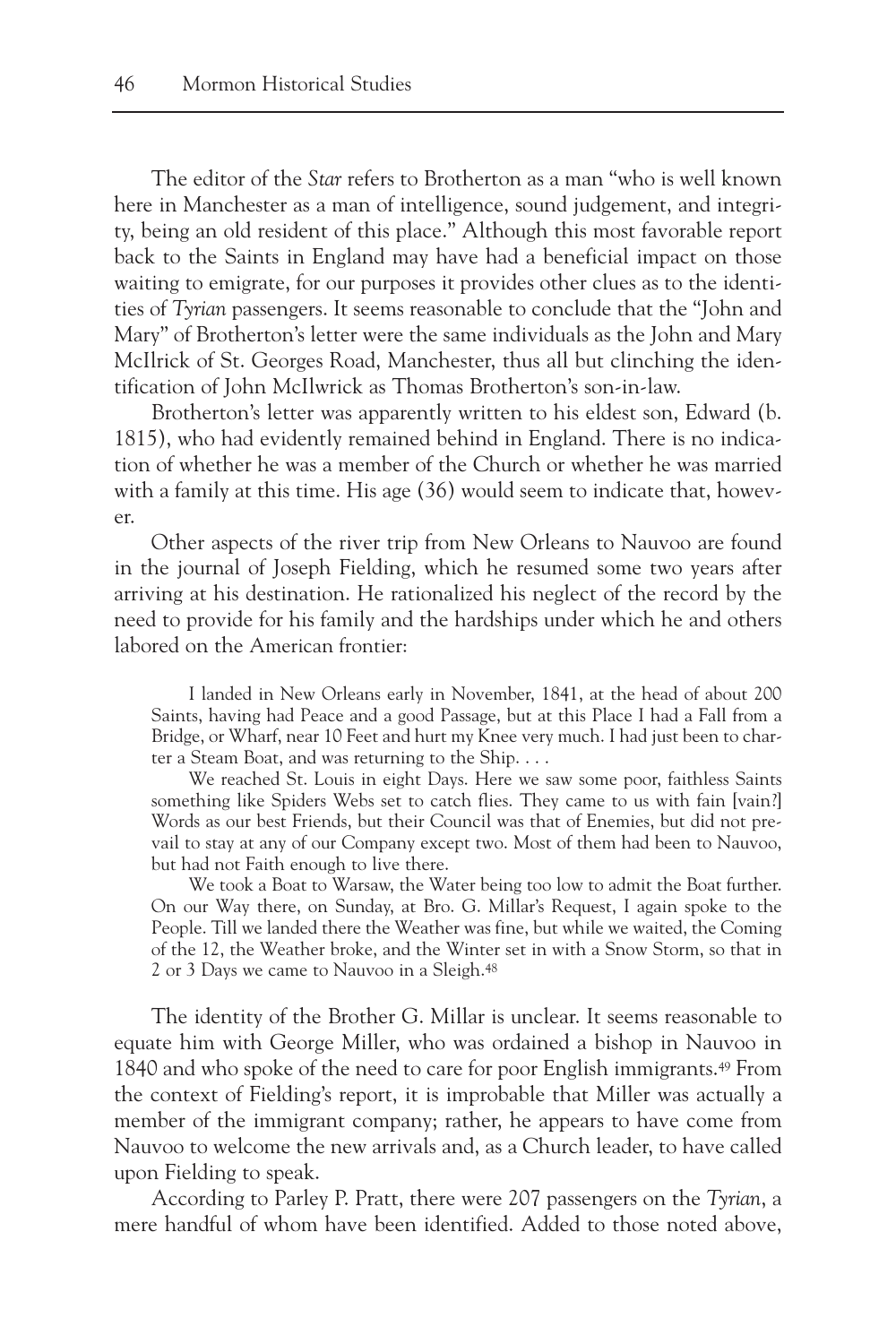there was yet another family that has been included in the *Mormon Immigration Index*—that of Thomas Harding Boscow. Though born at Liverpool on 27 November 1819, he married Anna Frances Bonnyman from the Isle of Man on 17 June 1840 at her village church in Bradden. Their daughter, Frances Alice (Fanny), was christened at St. George's Church, Douglas, Isle of Man, on 1 April 1841.50 At about this same time, Thomas and Anna Boscow appear to have accepted the restored gospel and to have resolved to emigrate with the Saints in September 1841.

The following February (1842), the ship *Hope* left Liverpool, bound for New Orleans, carrying Thomas, Ann, and Frances Boscow; and in March of that same year, the ship *Hanover* carried seven additional members of the Boscow family from Liverpool to New Orleans, including Alice (40), George, farmer (17), John, farmer (16), Joseph (10), Elizabeth (7), Peter (3), and Alexander (2). These latter were all members of Thomas Harding Boscow's family, including his widowed mother and six of her eleven youngest children. The oldest daughter in the family—Katherine Boscow Atkinson—appears to have emigrated at a different time.<sup>51</sup> The Boscows settled at Warsaw, Hancock County, Illinois, but appear not to have joined the main body of Saints for the exodus west. Thomas Boscow died at Warsaw in 1902; his wife died in 1900. Of their nine children, none appear among the Saints in the Great Basin, although two eventually made their way to California.52

With the inclusion of the Thomas and Anna Frances Bonnyman Boscow family and their daughter, the list of passengers aboard the *Tyrian* rises to sixty–one, approximately 25 percent of the total. Obviously, a search engine that could sort through the millions of names included in the *Ancestral File* of the LDS Church would be of immeasurable help in locating further members of this immigrant company. Failing that, we can only hope that individual families will make the connections and give us the opportunity to revise our database.53

The composition of the *Tyrian* was probably representative of other emigrant groups. Leaving England for a variety of temporal and spiritual reasons, they shared the hardships of the voyage to New Orleans and the river trip up the Mississippi. For most of those identified in this study, the arrival at Nauvoo was but the beginning of their participation in the events involving the main body of the Saints as they took on the challenges of settling lands beyond the Rocky Mountains. But, for John Sanders and Emma Price, Nauvoo became the final resting place of their mortal remains, as they died there before the Mormon exodus of early 1846. For Mary Ann Price Sr., the trials of the exodus finished off what Nauvoo had failed to destroy. She was left behind in a shallow grave at Winter Quarters. For a few, at least, Nauvoo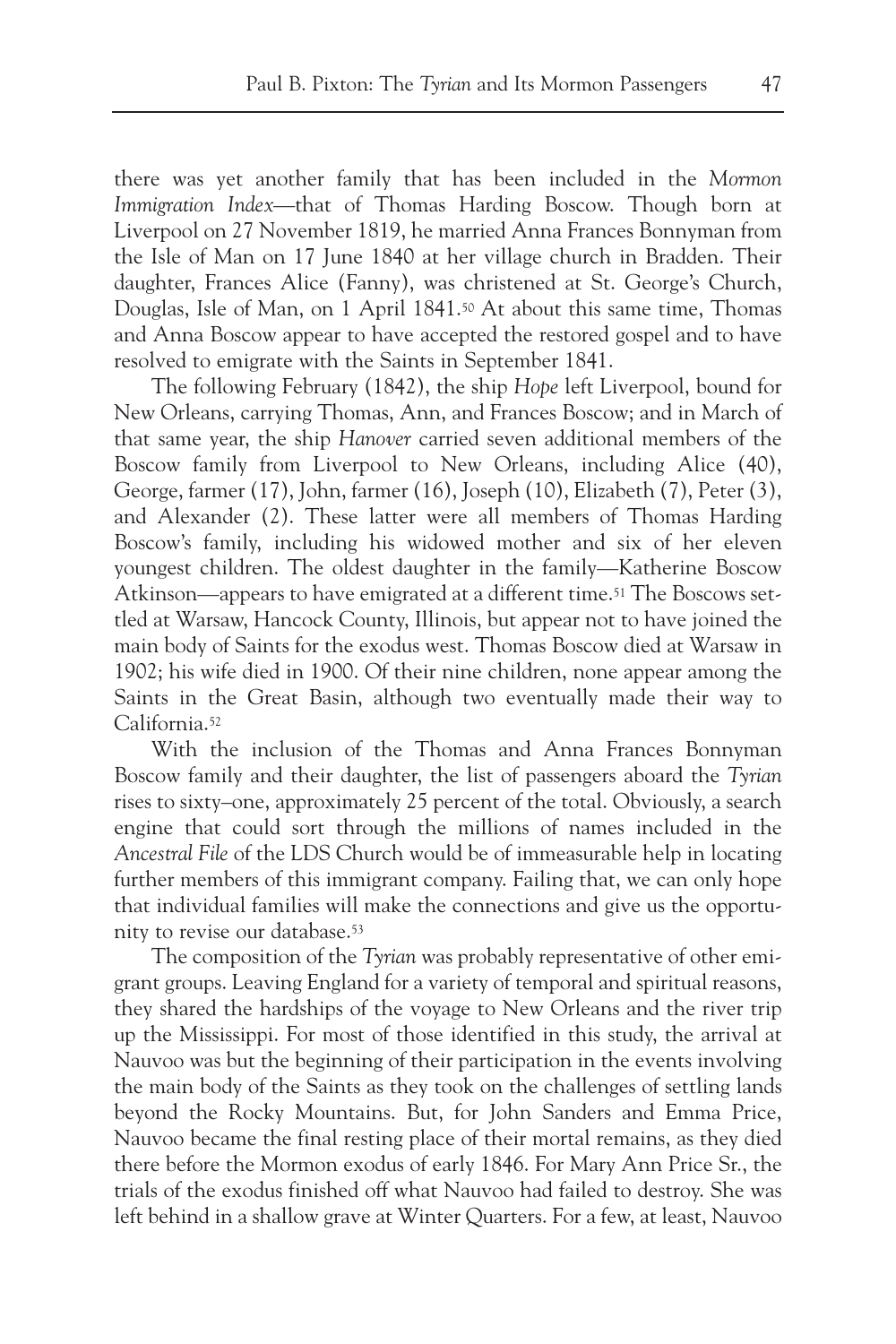marked the end of their association with the Church, as the exodus took their erstwhile friends and fellow travelers beyond the banks of the Missouri.

### **Appendix**

#### *Tyrian* **Passengers**

- 1. John Ballantyne (agricultural worker of Jedbaugh, Roxburghshire, Scotland)
- 2. Janet Turnbull Ballantyne, his wife
- 3. Helen Ballantyne, their daughter
- 4. Thomas Ballantyne, their son
- 5. Jesse Ballantyne, their daughter
- 6. Andrew Ballantyne, their son
- 7. Jane V. Ballantyne, their daughter
- 8. Margaret Ballantyne, their daughter
- 9. William Ballantyne, their son
- 10. James Ballantyne, their son
- 11. Robert Thomas Ballantyne, their son
- 12. Mary Ballantyne, their daugther
- 13. Sarah Ballantyne (?), their daughter
- 14. Joseph Bateman (brick maker of Salford)
- 15. Margaret Bateman, his wife
- 16. James Bateman, son of Joseph and Margaret
- 17. Hannah Wilson Bateman, wife of James
- 18. William Bateman, son of Joseph and Margaret
- 19. Mary Bateman, daughter of Joseph and Margaret

21. Richard Bentley

- 22. Thomas Harding Boscow (of Douglas, Isle of Man)
- 23. Anna Frances Bonnyman Boscow, his wife
- 24. Frances Alice (Fanny) Boscow, their daughter (age five months)
- 25. Thomas Brotherton (of Macclesfield)
- 26. Sarah Brotherton, his wife
- 27. Elizabeth Brotherton, daugther of Thomas and Sarah
- 28. Jospeh Brotherton, son of Thomas and Sarah
- 29. Martha Brotherton, possible daughter of Thomas
- 30. Theophilus Brotherton
- 31. James Charlsworth
- 32. Thomas Charlsworth
- 33. Joseph Fielding, the presiding elder of the group<sup>54</sup>
- 34. Girl, eleven years old (fell overboard on the Mississippi)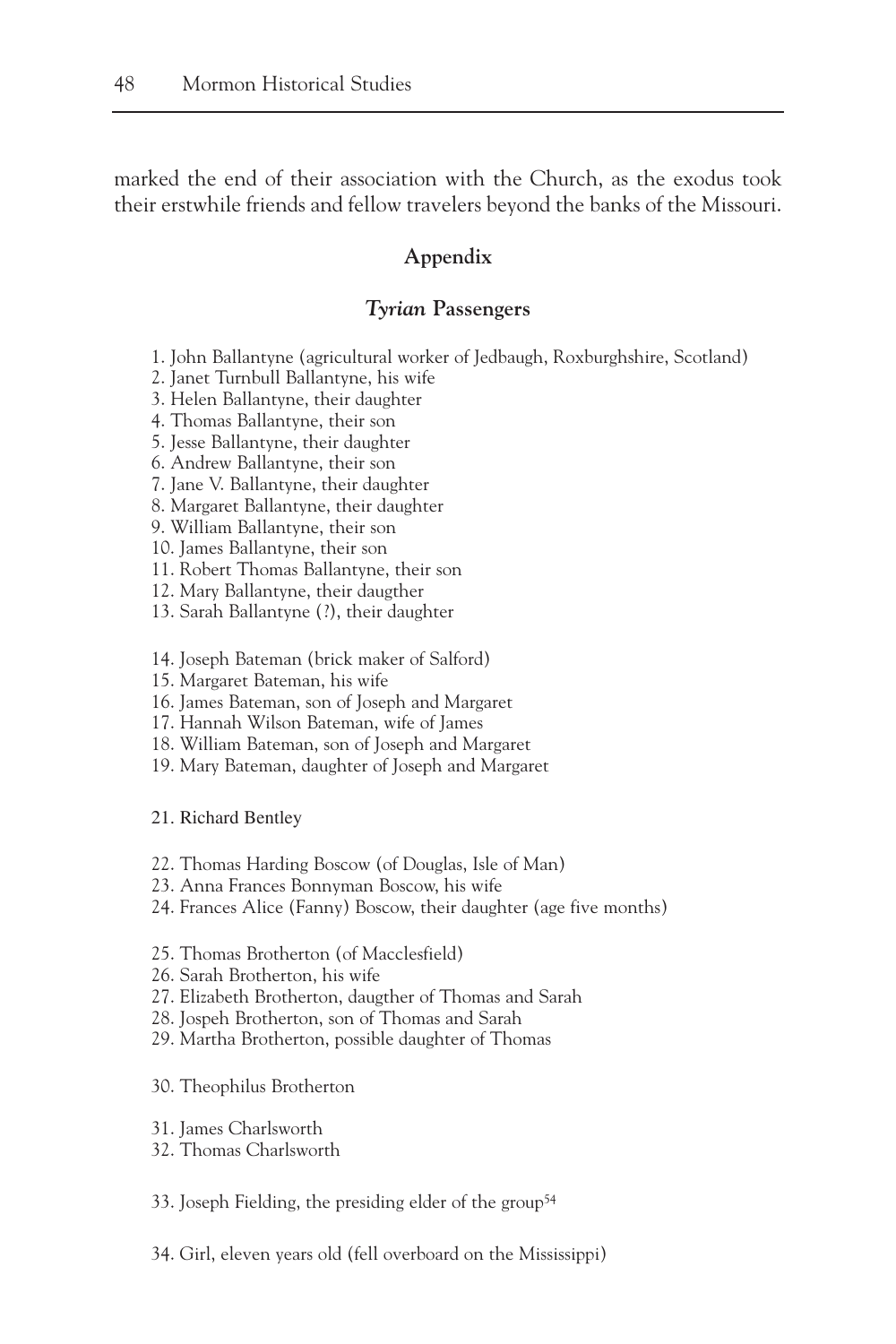35. Mary Yarwood Hill (widow of James Hill) 36. William John Hill, age three years 37. Martin Littlewood 38. Sarah Elizabeth (Muir) Littlewood (gave birth to a baby girl enroute) 39. Elizabeth Tyrane Littlewood<sup>55</sup> 40. John McIlrick (or McKildrick) 41. Mary McIlrick, daughter of Thomas and Sarah Brotherton 42. William Cooke Mitchell (of Liverpool) 43. Eliza Ridsdale Mitchell (d. 1847), his wife 44. Eliza Jospehine Mitchell (b. 1830), their daughter 45. William Cooke Mitchell Jr. (b. 1835), their son 46. Robert Pixton (of Salford, Manchester) 47. Mrs. Mary Ann Price 48. Elizabeth Price, daughter of William and Mary Ann Price 49. Mary Ann Price, another daughter 50. William Price Jr., son of William and Mary Ann 51. Charles Price, a son 52. Lavinia Price, a daughter 53. Emma Price, a daughter 54. Hannah, sister to Mrs. Mary Ann Price 55. John Sanders (assistant to Joseph Fielding); brother-in-law to Richard Bentley 56. Margaret Bentley Saunders, his wife 57. George White 58. Mary Yarwood White, his wife 59. (son) White (b. ca. 1840)

60. Samuel Yarwood, brother of Mary Yarwood Hill

61. Nancy Whiche Yarwood, his wife; they are the parents of Mary Yarwood White

#### **Notes**

1. For example, see the New Orleans port record for the bark *Champion*, which arrived 7 December 1843, carrying ninety- one Latter-day Saints. Manifest #413, film #200.152/413, Family History Library, The Church of Jesus Christ of Latter-day Saints, Salt Lake City, Utah.

2. Sheri Eardley Slaughter, *Robert Pixton Family History* (Salt Lake City: privately printed, 1997), 8. On the general issue of religious emigration from England, see Wilbur S. Shepperson, "The Place of the Mormons in the Religious Emigration of British, 1840–1860," *Utah Historical Quarterly* 20, no. 3 (1952): 213–16.

3. *Millennial Star* 2, no. 5 (September 1841): 80.

4. See *Tyrian* notes in *Mormon Immigration Index CD* (Salt Lake City: The Church of Jesus Christ of Latter-day Saints, 2000); and *Millennial Star* 2, no. 6 (October 1841): 94; also Slaughter, *Robert Pixton Family History*, 8.

5. Conway B. Sonne, *Saints on the Seas: A Maritime History of Mormon Migration*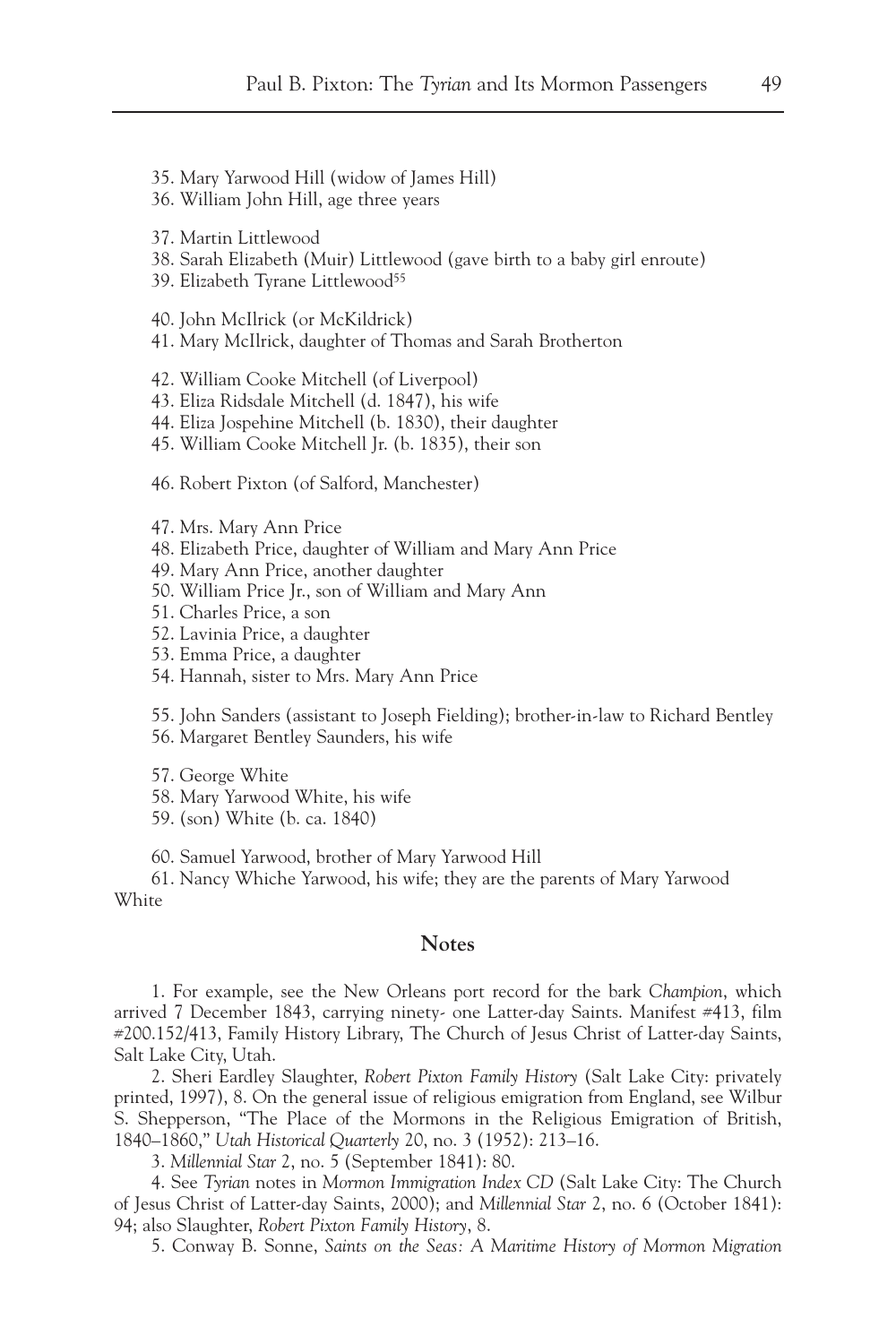*1830–1890* (Salt Lake City: University of Utah Press, 1983), 49, 148; and Conway B. Sonne, *Ships, Saints, and Mariners: A Maritime Encyclopedia of Mormon Migration 1830–1890* (Salt Lake City; University of Utah Press, 1987), 190. Though several spellings of the name appear, Sonne indicates that *Tyrian* is the correct one.

6. "Letter from Parley P. Pratt," *Times and Seasons* 3, no. 4 (15 December 1841): 624- 25.

7. Robert Pixton, Autobiography, 19, LDS Church Archives, Family and Church History Department, The Church of Jesus Christ of Latter-day Saints, Salt Lake City, Utah. A poorly transcribed and augmented version of this original is found in *Our Pioneer Heritage*, Kate B. Carter, ed., 20 vols. (Salt Lake City: Daughters of Utah Pioneers, 1977), 20:54–58; and in *Chronicles of Courage*, 8 vols. (Salt Lake City: 1990), 1:234–48. Orson F. Whitney, *History of Utah*, 4 vols. (Salt Lake City: George Q. Cannon and Sons, 1892–1904), 4:216, states incorrectly that Robert Pixton took passage on the ship *Tapscot*. He compounds his error by suggesting, "Becoming acquainted with some of them [i.e., Mormons aboard the ship], he resolved to go to Nauvoo, where in the year 1842 he was baptized by Elder Thomas Bateman, and cast in his lot with the Mormon people." In fact, Pixton had known Church members for several years and had booked passage on a vessel chartered by the Church. S. A. Kenner, *Utah As It Is* (Salt Lake City: Deseret News, 1904), 539, also repeats numerous errors relative to Pixton's departure from England and subsequent settlement in Nauvoo.

8. For conditions in Manchester about 1841, see James B. Allen and Thomas G. Alexander, eds., *Manchester Mormons: The Journal of William Clayton, 1840 to 1842* (Salt Lake City: Peregrine Smith, 1974), 1–30.

9. Pixton, Autobiography, 19.

10. "Autobiography of Elizabeth Cooper Pixton," in Slaughter, *Robert Pixton Family History*, 18.

11. Richard Bentley, Autobiography, 3–5, LDS Church Archives. An edited version is found in *Our Pioneer Heritage* 19 (1976): 176–77. Bentley died 24 March 1906 at St. George, Utah.

12. *Ancestral File* (Salt Lake City: The Church of Jesus Christ of Latter-day Saints), 1F97-WG; 1F97-XM (hereafter cited as *AFN*).

13. *AFN*, KWXG-54.

14. *AFN*, 3BS3-21; 1F98-L2. Also sealed to Orson Hyde was Mary Ann's deceased sister, Emma, who died 24 March 1842 at Nauvoo.

15. Rachel M. Ballantyne, "A History of the Ballantyne Family," handwritten history dated 4 December 1944 at Charter Oak, Iowa. A copy of the history was given to this writer in September 1987 by Paul F. Smart of the Family History Library, Salt Lake City. The family is not included in the *Mormon Immigration Index CD*.

16. The children included Helen (Ellen), b. 10 May 1809; Thomas, b. 12 December 1810, d. 1842 at Lacross, Wisconsin; Jessie (Jeaneatte), b. 13 September 1813, d. 14 November 1887 at Bandera, Texas; Andrew, b. 13 September 1813, d. 28 November 1878; Mary, b. 17 August 1817 at Selkorshire, Scotland, d. 28 November 1878 in Salt Lake City, Utah; Margaret, b. 21 August 1819, d. 31 August 1884, at Morehead, Monona County, Iowa; Jane V., b. 11 July 1822, d. 25 March 1859; William, about 182[3/4]; died in Iowa; James, b. 26 October 1826, d. 1895 in Iowa; Robert Thomas Ballantyne, b. 12 October 1828, d. 19 February 1911 at Charter Oak, Iowa; Sarah, b. 1842 at Lacross, Wisconsin, d.? The birth of Sarah purported to have been in 1842 conflicts with Rachel Ballantyne's declaration that her father was the youngest child of John and Janet Ballatyne. If Sarah *did* in fact exist, she was either the child of Thomas who died in 1842 at Lacross, Wisconsin, or a child of John and Janet born before 1828. See *AFN*, 1W19- S7S.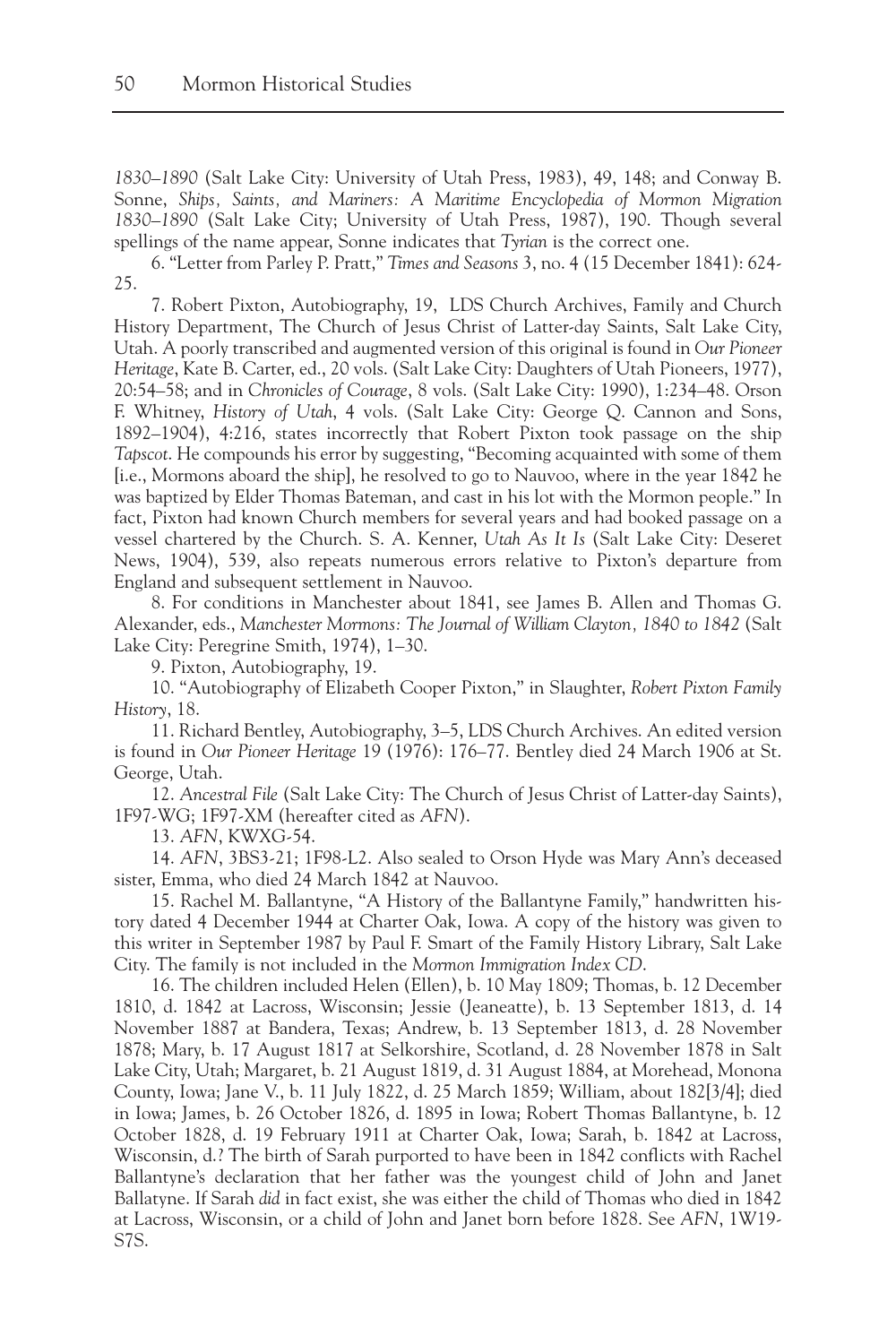17. See *AFN*: BVPJ-H3. Mary Ballantyne appears as the daughter of John and Janet in the *International Genealogical Index* (Salt Lake City: The Church of Jesus Christ of Latter-day Saints) as well (hereafter cited as *IGI*). See also Susan Easton Black, comp., *Membership of The Church of Jesus Christ of Latter-day Saints, 1830–1848*, 50 vols. (Provo: Religious Studies Center, Department of Church History and Doctrine, Brigham Young University, 1989), 3:420–21 (hereafter cited as Black, *Membership*).

18. Parley P. Pratt, *Autobiography of Parley Parker Pratt* (Salt Lake City: Deseret Book, 1972), 350.

19. William John Hill, Autobiography, 1, Utah State Historical Society, Salt Lake City, Utah. See also *Mormon Immigration Index CD*.

20. *AFN*, 4DXP-DS; CNGF-00; PJLV-WW.

21. Joseph Fielding, Diary, book 1, 79–86, LDS Church Archives, copy in L. Tom Perry Special Collections, Harold B. Lee Library, Brigham Young University, Provo, Utah.

22. Black, *Membership*, 28:298–300.

23. See *AFN*, 1HL7-KS; 1N1T-KV.

24. See "Underwriter" in *Mormon Immigration Index CD*.

25. Fielding, Diary, 84-86.

26. Andrew Jenson, *LDS Biographical Encyclopedia*, 4 vols. (Salt Lake City: Andrew Jenson History Company, 1901), 3:458–59; Carter, *Our Pioneer Heritage* 18 (1975), 112; Black, *Membership*, 31:258, 288, 291–92; and *AFN*, 178R-MR.

27. *Millennial Star* 3, no. 4 (August 1842): 76–77.

28. The children were Elizabeth Brotherton, 5 May 1816, b. 27 March 181(6)7; Mary Brotherton, 1 March 1818; John Brotherton, 5 March 1820; Joseph Brotherton, 7 April 1822; b. 27 February 1822; and Martha Brotherton, 4 July 1824. See *IGI*.

29. *AFN*, 176T-2W; 84ZJ-0Q. Elizabeth's parents are listed here as Thomas and Sarah, although no information is provided for them. See also Black, *Membership*, 6:847.

30. Manchester Branch Records, No. 99, LDS Church Archives; and Black, *Membership*, 6:849.

31. Manchester Branch Records, No. 125, without date of baptism or reference to spouse or parents; Black, *Membership*, 6:849, again without reference to her parents.

32. See "Hanover" in *Mormon Immigration Index CD*. This is presumably the John G. Brotherton who appears in the Manchester Branch Records, No. 92.

33. As cited in Sonne, *Ships, Saints, and Mariners*, 190.

34. Hill, Autobiography, 1.

35. Pixton, Autobiography, 19–20. Pixton joined the Mormon Battalion in 1846, marched to San Diego and Los Angeles, and wintered in 1847–48 at Sutter's Mill near Coloma, California. He was present when gold was discovered there. He returned to Salt Lake City in September 1848 where he was reunited with his wife and daughter. He served a mission to England from 1862–65 and died at Salt Lake City, November 1881.

36. *AFN*, 1GD2-CD.

37. Black, *Membership*, 9:333; *AFN*, IGD2-CD; 1GD2-DK. The 1850 U.S. Census for Utah shows Thomas and Alice Charlworth, ages 36 and 30 respectively, and both born in England, residing at Fillmore, Millard County. See 1850 U.S. Federal Census, Utah, 108. Their ages appear to have been purely arbitrary, however, since Thomas would have been but seventeen years of age in 1841 when he appears working together with Robert Pixton. The age of their oldest child in 1860 (12) corresponds well with the recorded marriage date of 1845 in Nauvoo.

38. See *AFN*, 1GD2-CD.

39. *AFN*, 3592-LQ; 3592-MW.

40. See "Hope" in *Mormon Immigration Index CD*.